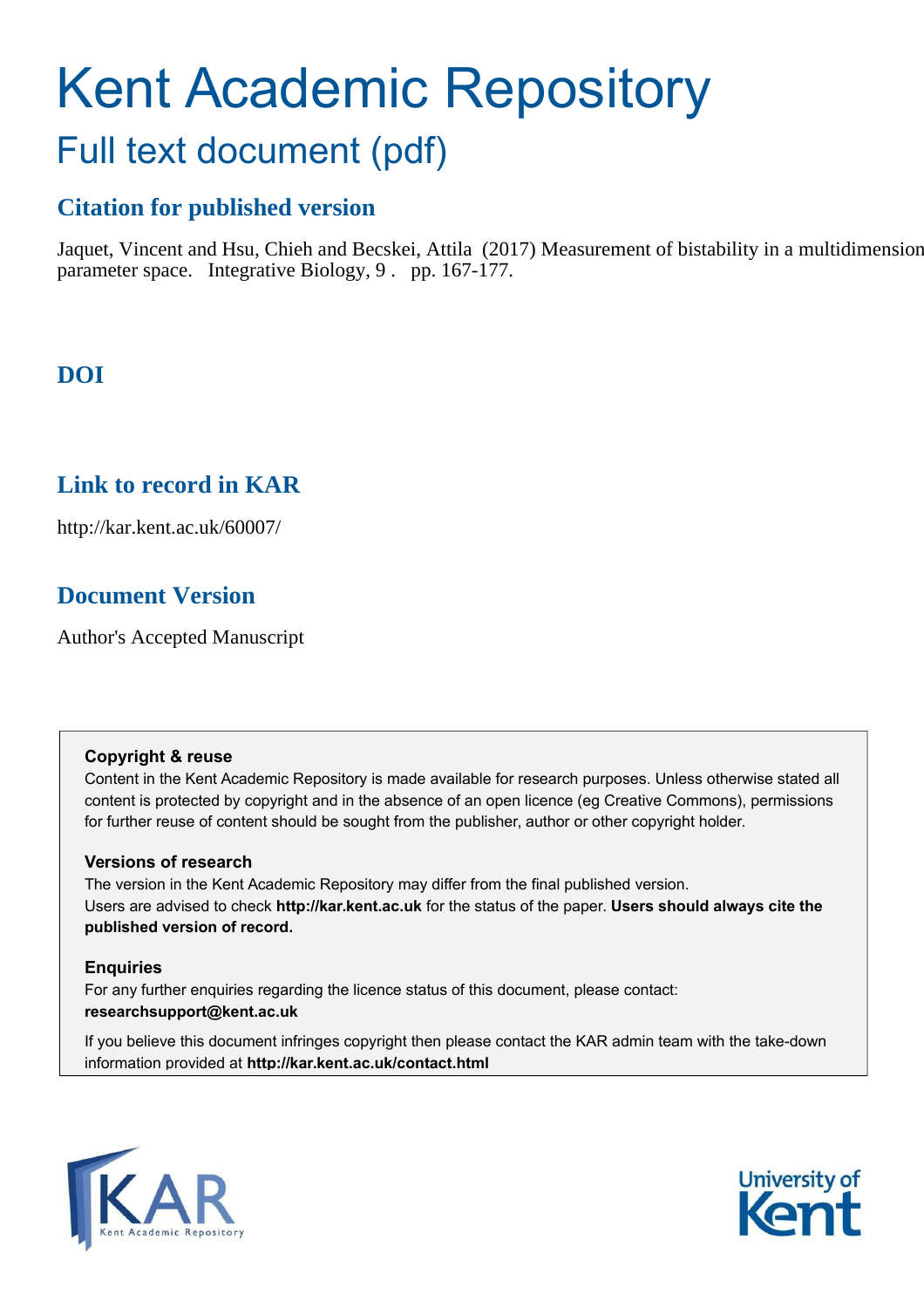

Integrative **Biology** 

Accepted Manuscript

This article can be cited before page numbers have been issued, to do this please use: V. Jaquet, C. Hsu and A. Becskei*, Integr. Biol.*, 2017, DOI: 10.1039/C6IB00242K.



This is an Accepted Manuscript, which has been through the Royal Society of Chemistry peer review process and has been accepted for publication.

Accepted Manuscripts are published online shortly after acceptance, before technical editing, formatting and proof reading. Using this free service, authors can make their results available to the community, in citable form, before we publish the edited article. We will replace this Accepted Manuscript with the edited and formatted Advance Article as soon as it is available.

You can find more information about Accepted Manuscripts in the [author guidelines](http://www.rsc.org/Publishing/Journals/guidelines/AuthorGuidelines/JournalPolicy/accepted_manuscripts.asp).

Please note that technical editing may introduce minor changes to the text and/or graphics, which may alter content. The journal's standard [Terms & Conditions](http://www.rsc.org/help/termsconditions.asp) and the ethical quidelines, outlined in our **[author and reviewer resource centre](http://www.rsc.org/publishing/journals/guidelines/)**, still apply. In no event shall the Royal Society of Chemistry be held responsible for any errors or omissions in this Accepted Manuscript or any consequences arising from the use of any information it contains.



rsc.li/integrative-biology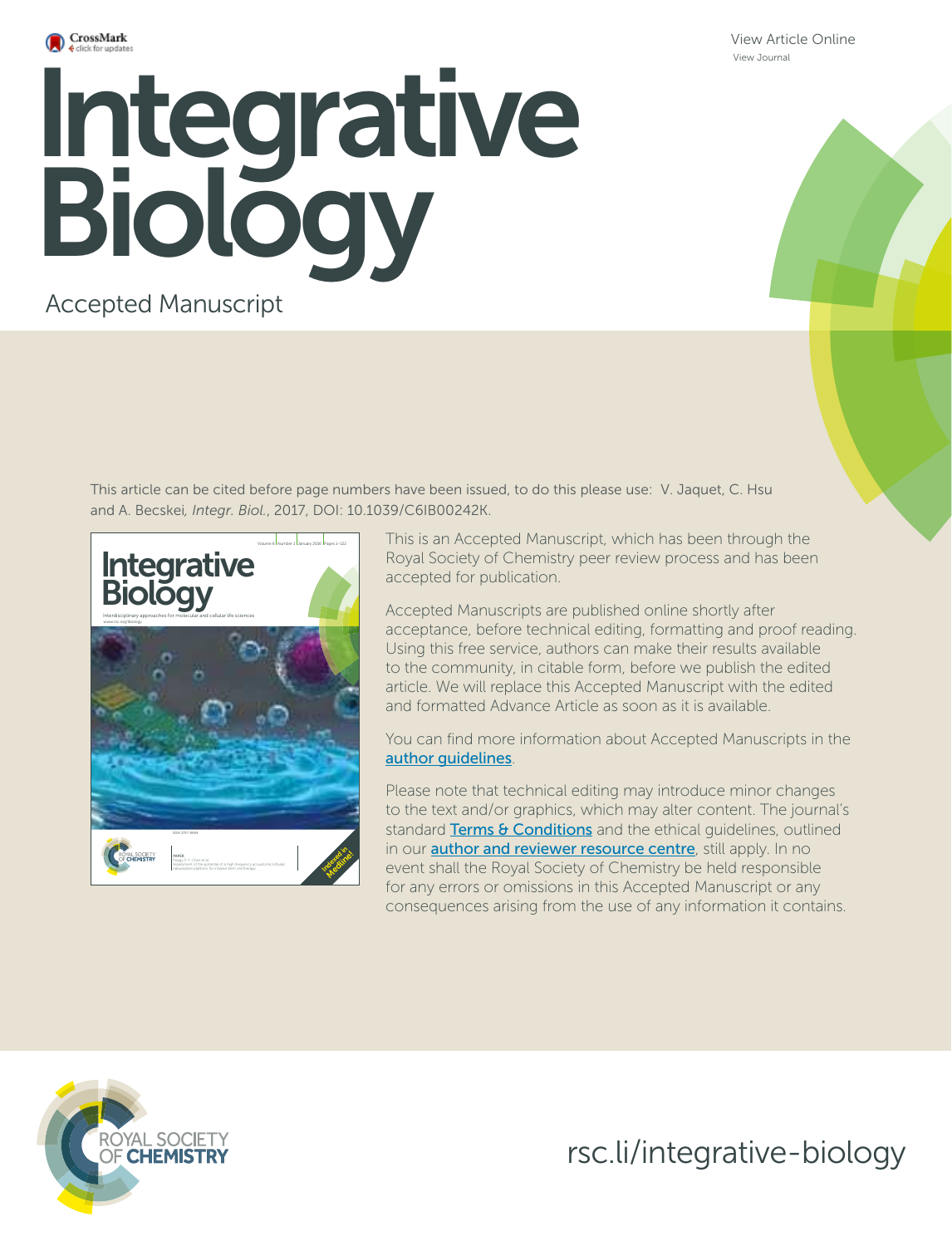Bistability plays an important role in the generation of alternative cell fates. In order to function reliably, bistability has to persist even when the system parameters are varied. The narrowest promoter dynamic range which permits the emergence of bistability is strongly dependent on the degree of cooperativity or dimerization. To estimate the bistable ranges of this parameter we used a threshold value of the rate of transitions between the two states. In this way, we show that dimerization in our synthetic circuits is maximally exploited to generate bistability.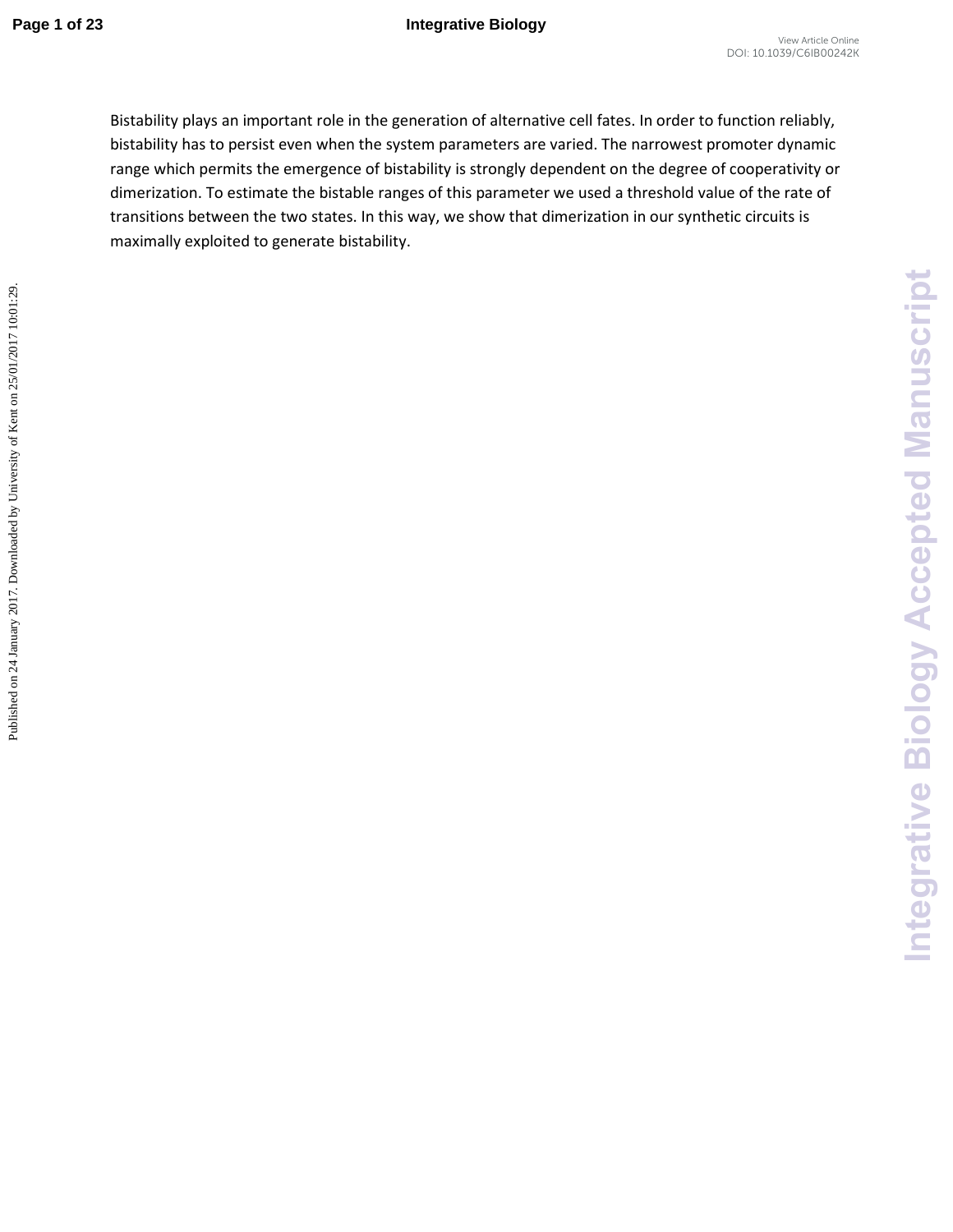#### **Measurement of bistability in a multidimensional parameter space**

#### **Vincent Jaquet<sup>a</sup> , Chieh Hsua,b & Attila Becskei<sup>a</sup>**

<sup>a</sup>Biozentrum, University of Basel, Klingelbergstrasse 50/70, 4056 Basel, Switzerland

<sup>b</sup>School of Biosciences, University of Kent, Canterbury, Kent CT2 7NJ, UK

To whom correspondence should be addressed. E-mail: attila.becskei@unibas.ch

Transition rate / bistability / positive feedback loop / synthetic gene network

#### **Abstract**

**Bistability plays an important role to generate two stable states for alternative cell fates, or to promote cellular diversity and cell cycle oscillations. Positive feedback loops are necessary for existence of bistability and ultrasensitive reactions in the loops broaden the**  parameter range of bistability. The broader parameter range a system's bistability covers, **the more robust the two states are. It is challenging to determine the bistable range of a parameter because noise and transient processes induce transitions between the two states. We found that a threshold of transition rates coincides with the bistability boundaries determined by the open-loop approach. With this threshold, we estimated the boundaries for various synthetic single-gene positive feedback loops in yeast in a two dimensional parameter space: the inducer concentration and promoter dynamic range. While the bistable range of inducer concentration was influenced by many factors, the promoter dynamic range was more informative. The narrowest promoter dynamic range at which bistability can emerge revealed whether the full potential of an ultrasensitive reaction, such as dimerization, is exploited in the feedback loop. The convenient control of basal expression to adjust the promoter dynamic range permits a practical and reliable comparison of robustness of related positive feedback loops.** 

#### **Introduction**

Positive feedback loops are recurring patterns in genetic regulatory network as their ability to generate bistability - the maintenance of two stable expression states under identical conditions is broadly found in many biological processes like cell-fate determination, spatial organization of cellular components during cell polarization, cell division or cancer onset  $1-8$ . For a single feedback loop to be bistable, its reactions must generate a non-linear switch-like sigmoidal response, termed ultrasensitive response even in the absence of feedback regulation<sup>[9-11](#page-14-1)</sup>. In the absence of ultrasensitive reactions, the feedback loop is strictly monostable, and the expression converges to a single steady-state level. Reactions like sequestration by inhibitor molecules, cooperative binding and dimerization can generate an ultrasensitive response<sup>[12](#page-14-2)</sup>.

In order to function robustly, bistability has to be maintained when parameter values change. Usually, the robustness of bistability is examined in a single dimension of the parameter space,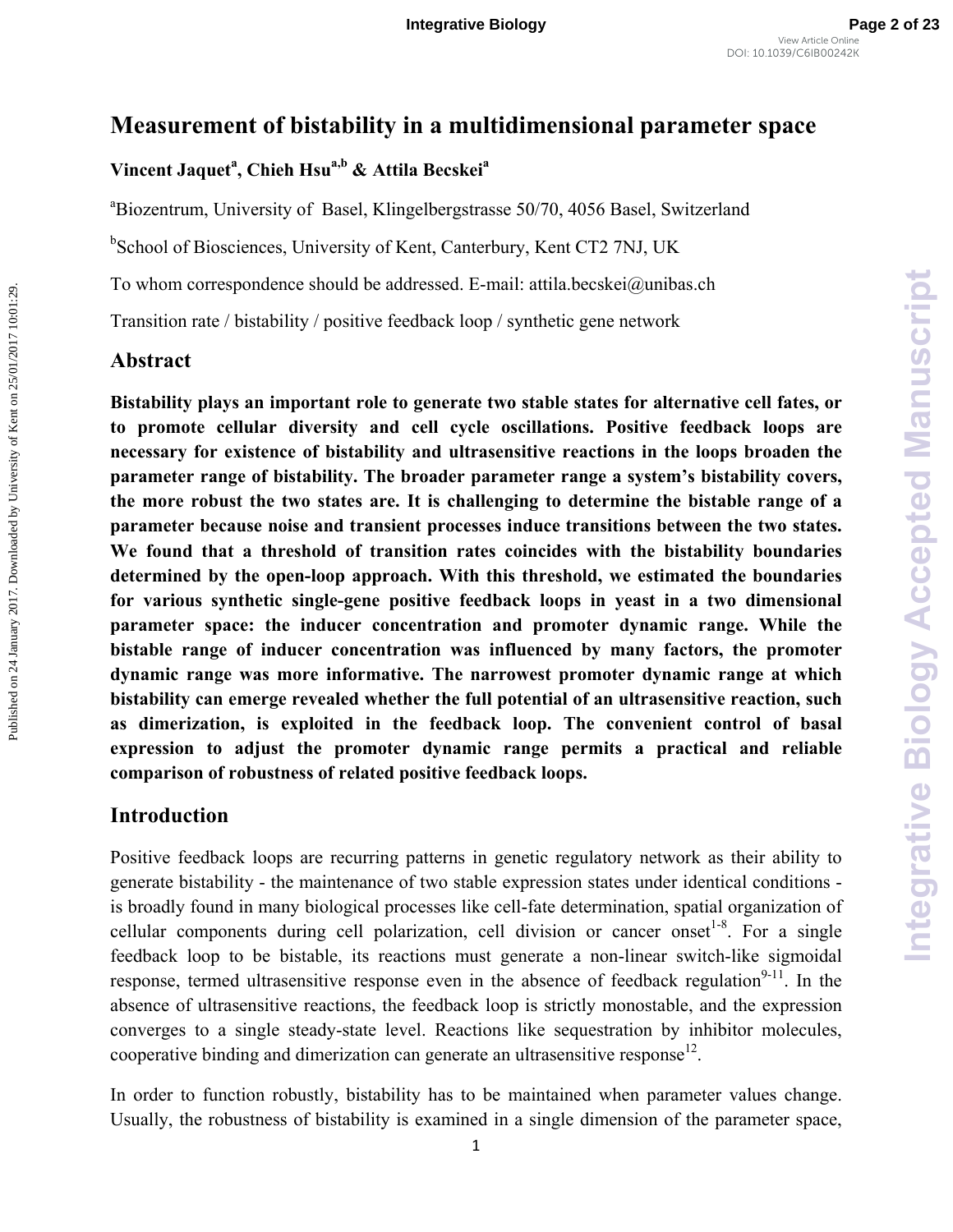Published on 24 January 2017. Downloaded by University of Kent on 25/01/2017 10:01:29.

Published on 24 January 2017. Downloaded by University of Kent on 25/01/2017 10:01:29.

exemplified by the variation of the concentration of an inducer molecule to adjust the binding affinity of the transcription factor (TF) to the DNA. Another, more rarely studied parameter is the dynamic range of the promoter, which is the ratio of the maximal to basal expression of a gene driven by the promoter. The promoter dynamic range can be conveniently controlled experimentally by tuning the basal expression, also known as leakiness $^{13}$  $^{13}$  $^{13}$ .

The combined analysis of the bistable domain of these two parameters can be very informative to characterize the robustness of positive feedback loops. Bistability can emerge when the promoter dynamic range increases beyond a critical (extremal) value. Each prototypical feedback loop has a specific extremal value. For example, the promoter dynamic range has to be eight or larger when dimerization is the only ultrasensitive reaction in the feedback  $loop<sup>12</sup>$  $loop<sup>12</sup>$  $loop<sup>12</sup>$ . On the other hand, bistability can emerge even when the promoter dynamic range is less than 8 when ultrasensitivity is due to sequestration of the activator in the feedback loop.

It is not trivial to determine the bistability range of a parameter experimentally. Bistability is a deterministic and equilibrium concept while gene expression is noisy and is described stochastically. Furthermore, processes with long transient kinetics, such as the slow accumulation of the inducer in the cell. Noise and slow transient processes induce transitions between two expression states. Such transitions occur both inside and outside of the bistable range of a parameter, at varying rates. Thus, the steady-state bistability cannot be determined unequivocally.

In our previous study, we showed that the open-loop approach obviates this problem because the open-loop is much less sensitive to noise and transients and therefore, it can precisely delimit the bistable range of a parameter<sup>[14](#page-14-4)</sup>. Yet, it is not trivial to construct the corresponding genetic components, which have to fulfill the criteria required for the open-loop approach, and multiple series of mRNA measurements have to be performed.

Here we present an approach that originates in the observation that the transition rates were relatively constant at the bifurcation points in related feedback loops. This constancy is in part due to the fact that transient kinetics affects the transitions mostly outside of the bistable range while noise inside the bistable range, leaving the bistability boundary relatively unaffected<sup>[14](#page-14-4)</sup>. We measured the transition rates between the two states and defined a threshold value to approximate the bistable range that was validated with the open-loop predictions. Thus, the transition-rate based approach allowed the comparison of related feedback loops, without the need to create additional open-loop constructs.

#### **Results**

#### **The transition rate at the bistability boundaries in model feedback loops**

We aimed to assess how the measurement of the transition rate can be used to map the bistability boundaries in a multidimensional parameter space. For this purpose, we explored a model of a simple feedback loop, in which a TF binds cooperatively to the promoter of its own gene (Fig. 1B). First, we plotted the steady-state expression levels of a deterministically defined system. To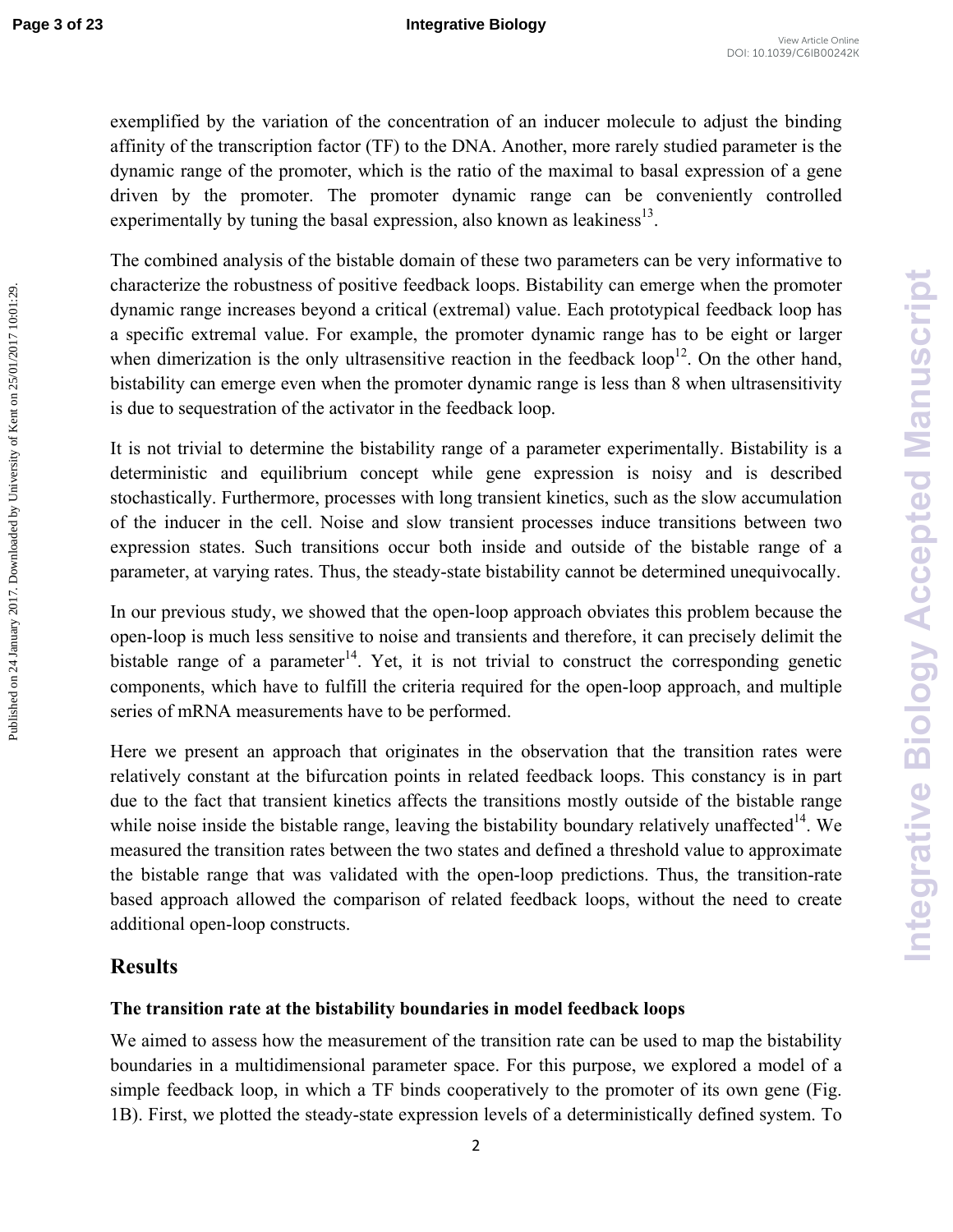define the range of bistability in the deterministic system, the TF-DNA affinity was varied. The bistable range of this parameter is flanked by monostable ranges, in which either only the lower or the higher state exists (Fig. 1A). The basal expression reduces the bistable range of the TF-DNA affinities. When it passes a critical value, bistability is eliminated altogether (Fig. 1A). This critical value is characteristic for different systems and can be expressed by dimensionless numbers when the basal expression is normalized by the maximal expression of the promoter, which yields the relative basal expression. The relative basal expression is the reciprocal of the promoter dynamic range. The critical value of the relative basal expression is 1/8 in the above system, with a Hill-coefficient  $= 2$ .

Since gene expression is noisy, noise induces transitions between the two states $14-17$ . The speed of the transitions is quantified by the transition rate, which is the inverse of the time required to escape a state, i.e. the mean first-passage time (MFPT). To see how the transition rates relate to the bistability boundaries and how this is influenced by the basal expression, we performed a stochastic simulation of the feedback loop (Fig. 1C), using the Gillespie stochastic simulation algorithm. The feedback loop was parametrized with specific, realistic, mRNA and protein degradation rates. The rate of the transitions from the high and low expression states  $(ON-to-$ OFF transitions) declined precipitously in the vicinity of the bistable boundaries. For the OFF-to-ON transitions, the rates also decreased toward the interior of the bistable range although less abruptly. This more gradual decline is due to the larger noise in the OFF state, which arises due to the small number of molecules<sup>[14,](#page-14-4) [18](#page-14-5)</sup>.

Published on 24 January 2017. Downloaded by University of Kent on 25/01/2017 10:01:29.

Published on 24 January 2017. Downloaded by University of Kent on 25/01/2017 10:01:29.

Interestingly, both the OFF-to-ON and the ON-to-OFF transition rates intersected the bistable boundaries at a value of around  $0.02 \text{ h}^{-1}$ , which corresponds to a mean passage time of two days. This value is relatively constant even when the basal expression was varied to modulate the promoter dynamic range. Thus, single threshold value can be used in good approximation to delimit the bistable range when basal expression is low or high (Fig. 1C). The same transition rate threshold can also be used to estimate the bistability range with a small error when the cooperativity of the TF binding was varied within realistic range (Hill-coefficient between 1.5 and 3, Fig. S1).

When the basal expression is increased, the two bistable boundaries approach each other and coalesce at an extremal point, the cusp point, which marks the extreme point of bistability (Fig. 1D). To determine the location of the cusp point, we plotted the estimated bistability boundaries in TF-DNA affinity dimension for each measured basal expression in a log-log plot. When these points are connected and extrapolated by linear regression, the two lines delimited an area that is very similar to the bistable domain obtained by the bifurcation analysis (Fig. 1D, dashed and full lines). Thus, measuring the transition rates and applying a threshold on them is expected to approximate the bistable domain and its extremal point, the cusp point.

**Estimation of the bistable domain in a two-dimensional parameter space with a threshold value of the transition rate**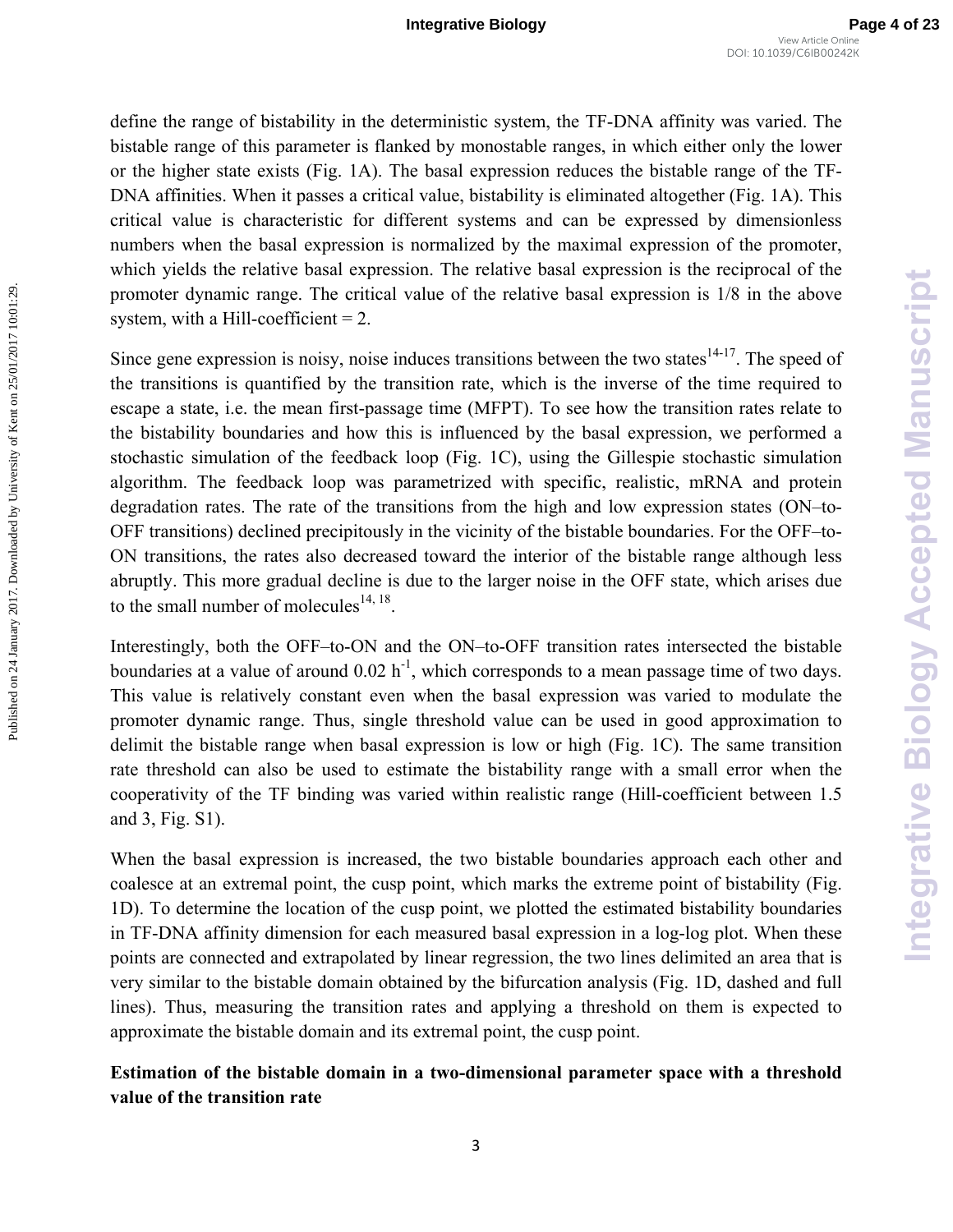#### **Page 5 of 23 Integrative Biology**

To test the above approach, we constructed yeast cells that contain synthetic feedback circuits. Synthetic circuits have played a main role in understanding the principles of cellular dynamical behavior<sup>[19-26](#page-14-6)</sup>. In the synthetic positive feedback loops, the TF binds to the promoter of its own gene (Fig. 2A). We inserted RNA stem-loop sequences upstream of the start codon of the TF to reduce the translation efficiency and the cellular concentration of the transcriptional activator (Table S1). This is important to prevent cellular growth defects due to the overexpressed transcriptional activator. The employed stem loops reduce translation considerably, up to around 100 times<sup>[27](#page-15-0)</sup>. At first, we used the *tet*-transcriptional activator (tTA) as a TF, also known as the *tet*-OFF system<sup>[28](#page-15-1)</sup>. It binds to the *tet* operator as a dimer. When doxycycline is added it dissociates from the *tet* operator. In this way, doxycycline can be used to adjust the apparent affinity of the tTA to the *tet* operator (TF-DNA affinity).

We extended the feedback circuits with an additional copy of the tTA gene under the control of the *GAL* promoter to adjust the basal expression and to set the initial conditions. We combined these two aims by controlling the *GAL* promoter with two related transcriptional activators, Gal4p and GEV (see Methods). The endogenous Gal4p was used to set the initial condition. If the cells are transiently exposed to galactose, the initial condition corresponds to the high expression state. Consequently, the ON-to-OFF transitions can be measured. Without pre-exposing the cells to galactose, the OFF-to-ON transitions can be measured. GEV is a synthetic transcriptional activator consisting of the Gal4 DNA binding domain, and estradiol receptor and the VP16 activation domain. The GEV was employed to adjust the basal expression because it modulates gene expression in a graded way in response to estradiol<sup>[14](#page-14-4)</sup>. The basal expression was quantified by measuring the mRNA encoding the TF (see Methods).

As mentioned in the introduction, positive feedback loop displays bistability, only if it incorporates ultrasensitive reactions. The homodimerization of tTA may in principle be sufficient to generate bistability. However, combining cooperative binding with dimerization can expand the bistable range. Cooperative binding can occur when there are multiple binding sites in the promoter. Therefore, we inserted promoters with a single or multiple binding sites in the gene circuit.

Upon the initial characterization of the circuits (Fig. S2), we measured both the OFF-to-ON and ON-to-OFF transition rates as the doxycycline concentration was varied (Fig. 2B). We interpolated the measured OFF-to-ON and the ON-to-OFF transition rates with linear and power regression, respectively (see Methods). Next, we applied a threshold at  $0.02 \text{ h}^{-1}$ . The intersection of the threshold with the interpolation curves defines the doxycycline concentrations that mark the boundaries of the presumptive bistable range of the inducer concentration.

Next, we investigated how the promoter dynamic range affects the bistable range of the inducer concentration. The OFF-to-ON transitions became faster as the basal expression was increased. On the other hand, the ON-to-OFF transitions remained largely unaffected by variations in basal expression, as expected from the simulations (Fig. 1C, D). The estimated bistability boundaries were plotted as a function of basal expression and these points were extrapolated by linear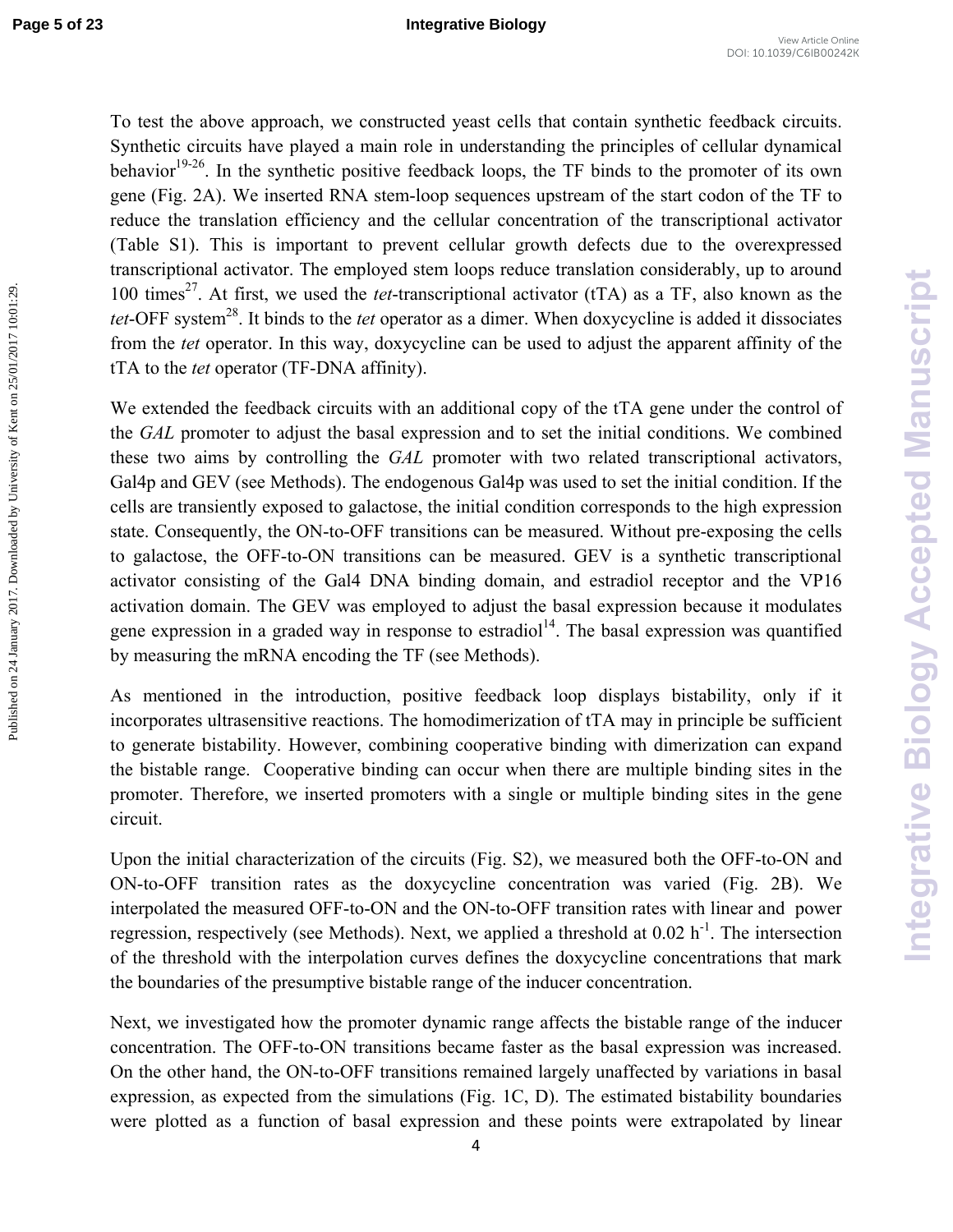regression in the logarithmic plots to delimit the presumptive bistable domain in the twodimensional parameter space (relative basal expression and apparent TF-DNA affinity) (Fig. 3A). Increasing basal expression narrowed the bistable range of doxycycline concentrations. The presumptive bistable domain was larger for the circuit with multiple *tet* operators than with a single operator, in accordance with the expectations.

#### **Validation of the presumptive bistable domains with the open-loop approach**

Next, we examined feedback loops in which tTA is replaced by rtTA. rtTA is a mutant form of tTA and displays a doxycycline-dependent behavior opposite to rtTA: it binds to the *tet* operators in the presence of doxycycline (also termed the *tet*-ON system). For these feedback circuits, published open-loop data are available, which can be used to identify bistable boundaries directly<sup>[14](#page-14-4)</sup>. In brief, a component in the feedback loop is broken into an input and output using the conditions specified in the experimental open-loop approach. This creates a reaction chain starting by the input passing through all the components of the broken loop and ending at the output (Fig. 4A). The open-loop function is fitted to data pairs consisting of the input and output expression levels, at different doxycycline concentrations. Here we calculated the bistability boundaries for two circuits, both of them contain seven operators in the promoter. One of the circuits contains the naturally dimeric rtTA. The other circuit contains a monomeric form of rtTA, sc-rtTA. Since the dimeric circuit incorporates two ultrasensitive reactions, cooperative binding and dimerization, it has a broader bistability range in the TF-DNA affinity dimension.

When we compared the calculated bistability boundaries based on the open-loop approach (dashed curves in Fig. 3B) with the presumptive bistability boundaries based on the transition rate threshold (full curves in Fig. 3B, Fig. S3), a good agreement was observed for both the monomeric and dimeric circuits. The relative basal expression at the cusp point, where the two bistable boundaries intersect, was around 0.1 for sc-rTA using both methods. This value was three times higher, around 0.3, for rtTA.

#### **Comparison of measured and predicted transition rates**

For the rtTA circuits, parameters and noise values are known<sup>[14](#page-14-4)</sup>, and the transition rates can be predicted by a stochastic simulation and compared to experimental data. The predictions are in good agreement with the experiments, particularly for the sc-rtTA circuit (see Methods for explanation). The transition rates become faster as the basal expression is increased. The bands representing the rates of equal values run approximately parallel to the bistability boundaries (Fig. 3C,D).

#### **Differential robustness of bistability in the two dimensions of the parameter space**

We compared the bistable boundaries of the dimeric rtTA and monomeric sc-rtTA circuits in the two parameter dimensions. At the endogenous basal expression of the feedback circuits (leftmost points in Fig. 3B), the bistable range of the doxycycline concentration is larger than hundredfold for rtTA and it is merely twofold for sc-rtTA (Fig. 5C). However, the endogenous basal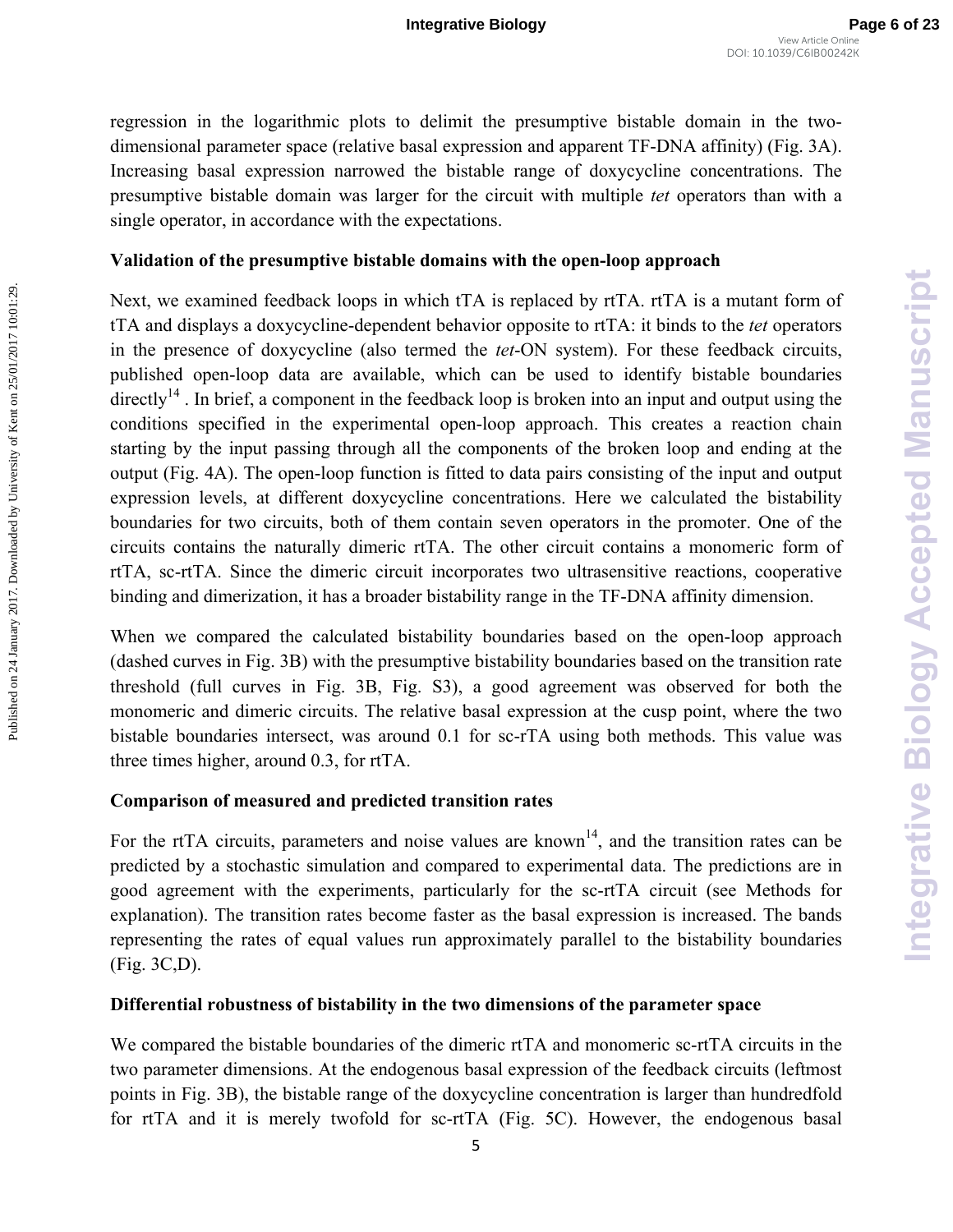Published on 24 January 2017. Downloaded by University of Kent on 25/01/2017 10:01:29.

Published on 24 January 2017. Downloaded by University of Kent on 25/01/2017 10:01:29.

expression is different for the two circuits and with increasing basal expression the bistable inducer range narrows down. Thus, a faithful comparison can be made at equal basal expression. Therefore, we calculated the interpolated bistable range at the same basal expression (Fig. 5C). The difference between the two circuits became smaller but was still very large. On the other hand, the relative basal expression at the cusp point differs only by a factor of 4.5 between the two circuits.

How is it possible that for the sc-rtTA, the bistability is much more robust in the relative basal expression dimension than in the doxycycline/TF-DNA affinity dimension?

To understand this peculiar behavior, it is important to distinguish two entities: system variables and system parameters. The TF concentration is a system variable since it is the TF that activates itself auto-catalytically. The doxycycline modifies to what extent the TF activates its own expression and thus can be viewed as a signal that determines a system parameter. The response of an open system is typically measured in response to the signal. However, the signal (in this case the doxycycline) captures only one of the two ultrasensitive reactions in the  $P_{[tetO]7}$ -rtTA feedback loop. Since doxycycline influences only the binding of the TF to the promoter but not dimerization, the output in response to doxycycline reports only a single ultrasensitive reaction, the cooperative binding. Only a fully opened feedback loop with an input / output pair captures both ultrasensitive reactions (Fig. 4A).

In the case for the  $P_{[tetO]7}$ -sc-rtTA, only cooperative binding constitutes an ultrasensitive reaction. Thus, the open-loop output has very similar responses with respect to the input and the doxycycline and therefore their fitted Hill-coefficients for these two functions are nearly equal  $(1.94$  and  $1.90)^{14}$  $1.90)^{14}$  $1.90)^{14}$  (Fig. 4B,C). On the other hand, the two fitted Hill-coefficients are quite different for rtTA, i.e. 2.89 for the apparent Hill coefficient with respect to the input variable and 1.32 for the response to the signal (dox) (Fig. 4B,C). It is also interesting that the binding of scrtTA to the seven *tet* operators is, for unknown reasons, more cooperative than that of rtTA (1.94 versus 1.46).

Interestingly, the Hill coefficients of the two functions have different impact on the bistable domain. The Hill-coefficient of the open-loop function with respect to the input expands the bistable domain in both dimensions: the TF-DNA affinity and the relative basal expression (Fig. 4D). On the other hand, the Hill-coefficient of the response to the dox signal does not affect the value of the relative basal expression at the cusp point but it decreases the bistability range with respect to the TF-DNA affinity (Fig. 4E).

Thus, based on these two factors it is possible to explain why the bistable range with respect TF-DNA affinity is much larger for rtTA than for sc-rtTA. The large Hill-coefficient of the openloop function of  $P_{[tetO]7}$ -rtTA, which includes the dimerization effect, is the primary factor. Secondarily, the Hill-coefficient with respect to the signaling molecule is lower for rtTA than for sc-rtTA which further expands the bistable range in the TF-DNA affinity dimension for rtTA.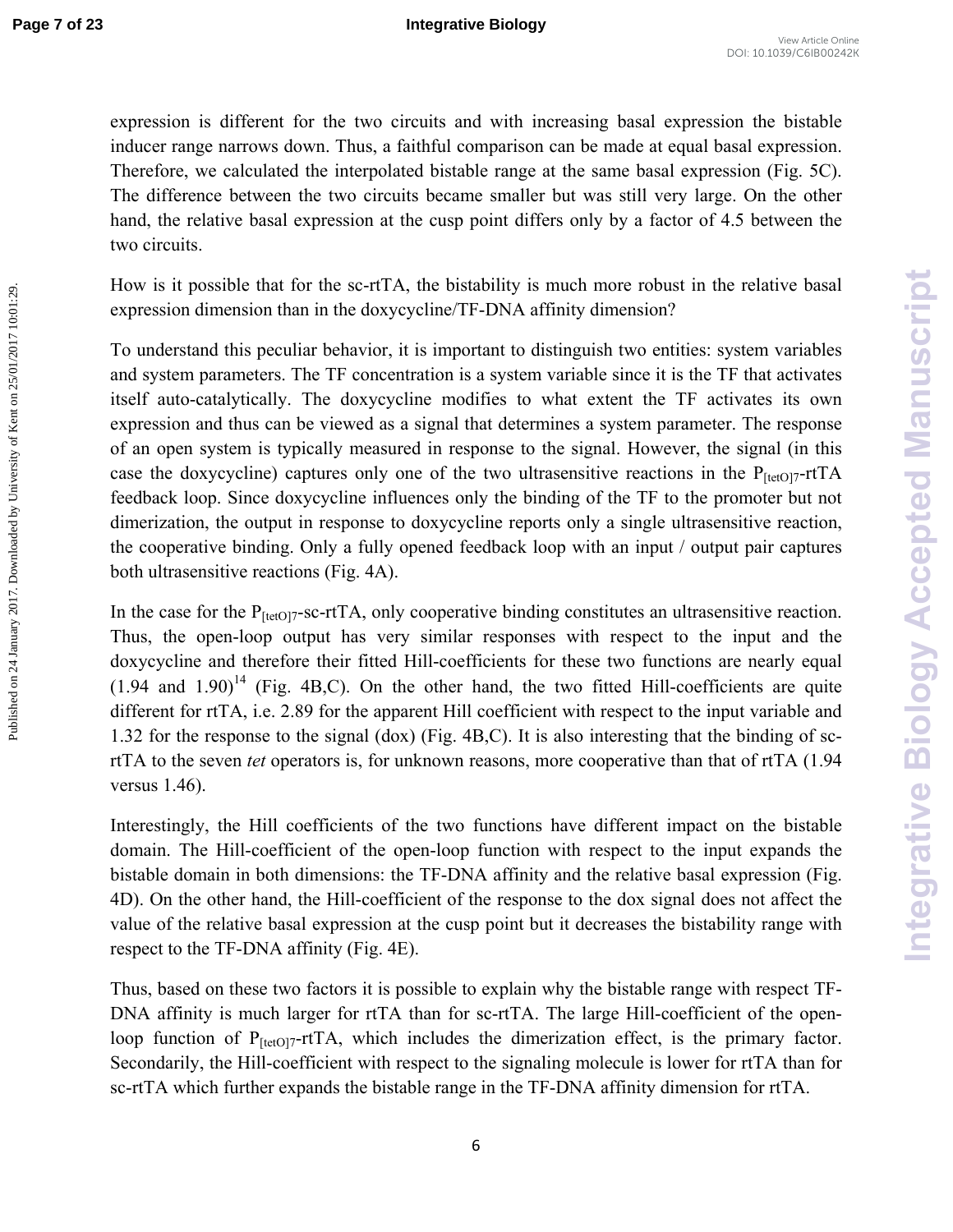This counterintuitive relation has also an impact on the transition rates, as well. The rates decline less rapidly in the P<sub>[tetO]7</sub>-rtTA circuit than in the P<sub>[tetO]7</sub>-sc-rtTA circuit as the TF-DNA affinity is tuned to the interior of the bistable domain (see the narrower bands in Fig. 3C in comparison to Fig. 3D, below the upper bistable boundaries). This is interesting because the open-loop function is steeper for  $P_{[tetO]7}$ -rtTA than for  $P_{[tetO]7}$ -sc-rtTA.

#### **The critical promoter dynamic range required for the emergence of bistability**

Unlike the bistable range of the inducer concentrations, the cusp point was not sensitive to the difference of the response of the output to the input and the signal. To see how general this behavior is, we derived a general formula based on the maximum sensitivity of the open-loop function of a circuit in which a monomeric TF binds to the promoter of its own gene cooperatively. Interestingly, the critical point of the relative basal expression  $(b/V_{max})$  was independent of the TF-DNA affinity  $(K_d)$ ; this critical value depends only on the Hill coefficient with respect to the input, which describes the degree of cooperative binding. When *n* > 1, then the binding is cooperative (equation 3).

Plotting this relation reveals that it increases sharply when the Hill-coefficient increases from one and levels off at larger values of *n*. When the TF also acts negatively on the promoter, so that a double positive – negative feedback arises, a similar relation is obtained but the critical relative basal expression has lower values (Fig. 5A,B, Methods).

In more complex feedback loops, the location of cusp (critical) point depends on multiple parameters<sup>[12](#page-14-2)</sup>. In our circuits, the dimerization of the TF has to be taken into account. The weaker the TF dimerizes, the stronger the ultrasensitivity appears. More precisely, if the protein concentration of the TF is below the dimerization dissociation constant the maximal potential of dimerization to generate bistability is equal to the TF that binds cooperatively with a Hill coefficient of two $^{12}$  $^{12}$  $^{12}$ .

We plotted the  $b/V_{max}$  values at the extrapolated cusp point along this function for the four circuits measured so far. Furthermore, we extrapolated cusp points for  $P_{[tetO]1}$ -rtTA feedback loop (Fig. 5A). It becomes evident that there are two clusters of points (Fig. 5B). For the two circuits (P<sub>[tetO]7</sub>-rtTA and tTA) the  $(b/V_{max})_{cusp}$  is large and corresponds to  $n = 3$ , which reflects the joint effect of dimerization and cooperative binding. For the other cluster,  $(b/V_{max})_{cusp}$  is less, around 0.1 and the bistability is supported by a single ultrasensitive reaction: cooperative binding or dimerization. The minimal promoter dynamic range to generate bistability by a maximally ultrasensitive dimerization reaction is 8. Thus, the promoter dynamic ranges of around 10 at the cusp point for P[tetO]1-rtTA (*tet*-ON system) and P[tetO]1-tTA (*tet*-OFF system) indicates that nearly the full potential of dimerization is exploited to generate bistability. For tTA (*tet*-OFF system), we confirmed that the open-loop response generates a Hill-coefficient 2 (Fig. S4), in agreement with the location of the cusp point.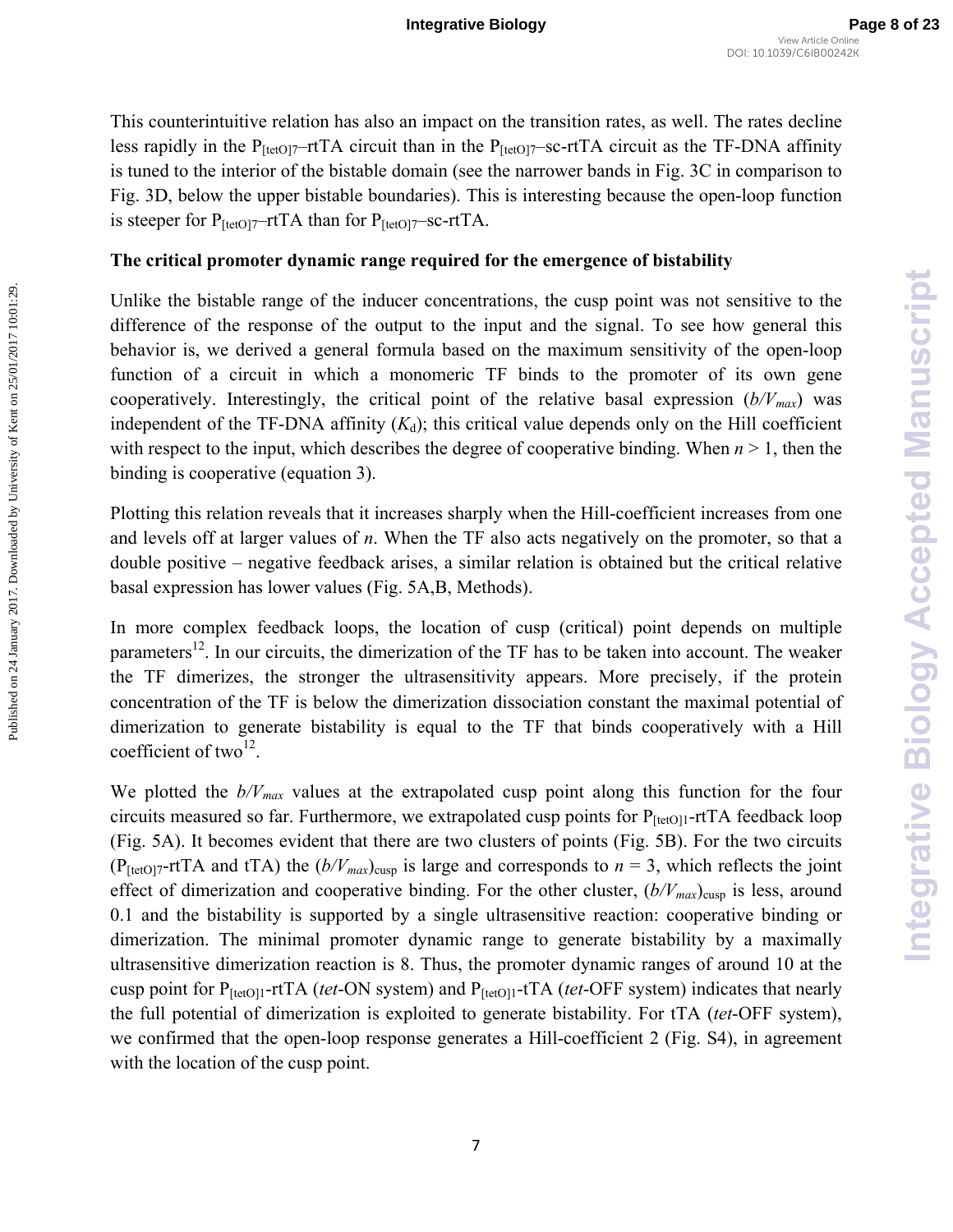Thus, the promoter dynamic range at the extremal point of the bistable domain provides a simple, easily comparable measure of the robustness of bistability.

#### **Discussion**

In this work, we presented an approach to map bistability in a two-dimensional parameter space by setting a threshold in the transitions rates. This value was obtained by simulating the transition rates for a simple feedback loops at the bifurcation boundaries. This rate was relatively constant when the basal expression and cooperativity of binding was varied. Applying this threshold to the variants of the feedback loop, we obtained their presumptive bistability boundaries. This was confirmed with the open-loop approach, which can delimit bistable range directly.

Our transition-rate based approach represents an intermediate between hysteresis experiments and loop opening. Hysteresis experiments and its quantitative versions can map bistable ranges without the need to devise new constructs and to know any of the system parameter, provided some conditions are met<sup>[14,](#page-14-4) [29,](#page-15-2) [30](#page-15-3)</sup>. When transient kinetics and noise is prominent, as in our synthetic circuits, the hysteresis profiles cannot delimit the bistability boundaries unequivocally, In this case, the open-loop approach can be used, which requires new genetic constructs and mRNA measurements<sup>[14](#page-14-4)</sup>.

Often the bistability of multiple feedback loops is compared, which can be versions of synthetic loops or mutant forms of endogenous feedback loops. If one of the feedback loops is characterized by the open-loop approach, it can be used to validate a threshold in the transition rates suitable to define the bistable range in related feedback loops. To explore how this threshold can be used when the promoter dynamic range and the cooperativity (i.e. the degree of ultrasensitivity) is varied, we simulated analogous feedback loops with known mRNA and protein degradation rates. In this way, it is possible to compare the bistability domains of related feedback loops, without the need to construct and measure additional open-loop constructs.

We mapped bistability in a two-dimensional parameter space, which permits a more succinct characterization and faithful comparison of robustness of bistability in related feedback loops. Typically, the bistable range of the inducer concentration is measured in hysteresis experiments, which has several caveats when used to compare different feedback loops. In principle, the bistable range of an inducer can be compared at identical promoter dynamic range since usually the bistable range is increasing with increasing promoter dynamic range. Contrary to the expectations, the promoter dynamic range differs among feedback loops, often due to the variations in the basal expression. For example, changing the number of TF binding sites to modulate cooperative binding can cause inadvertent alterations in the basal expression, which is often difficult to predict<sup>[31](#page-15-4)</sup>. We have evidenced similar alterations in the circuits we explored in this study (compare leftmost points, which represent the basal expression inherent to the feedback circuits, in Fig. 3A,B and 5A,C). When we interpolated the bistability boundaries, we were able to compare bistability ranges at equal relative basal expression. The difference in the bistable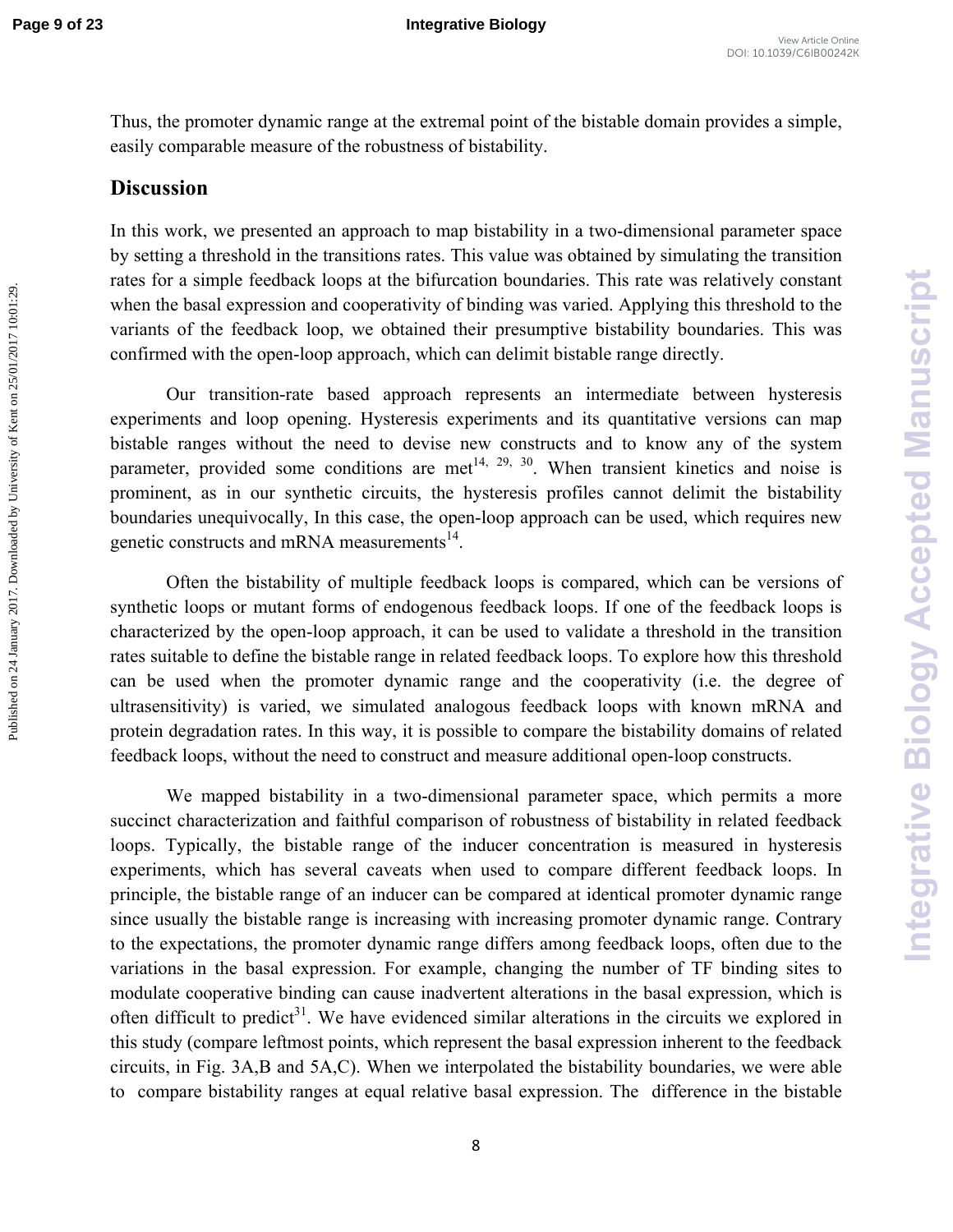ranges of the TF-DNA affinity between the dimeric and monomeric circuits became less prominent in this way.

We also found that the cusp (critical) point characterizes robustness more succinctly and faithfully because the promoter dynamic range is directly related to the systems variable in a genetic feedback and it is not distorted by the differential open-loop response to the inducer signal and system variable. Noticeably, two distinct groups of cusp points were found for the loops in this study (Fig. 5B, C) according to the number (one or two) of ultrasensitive reactions in the loop. The feedback loops with a single ultrasensitive reaction (either cooperativity or dimerization) generated bistability only if the promoter dynamic range is larger than 10. When the two reactions are combined bistability is possible even when the promoter dynamic range is reduced to around 3. While most transcription factors are dimers, this alone does not guarantee ultrasensitivity. The ultrasensitivity increases when the concentration of the total protein concentration is sufficiently low and the maximal ultrasensitivity is attained when the relevant range of protein concentration is below the dimerization dissociation constant. At this case bistability can emerge when the promoter dynamic range is at least 8. The experimentally observed range was 10; this indicates that nearly the full potential of dimerization is exploited to promote bistability (Fig. 3A,B and 5B).

Thus our approach, which identifies the critical point of bistability using the threshold values of transition rates, is expected to be applicable for various feedback loops to reliably characterize their robustness of bistability, permitting the practical and faithful comparison of different circuits.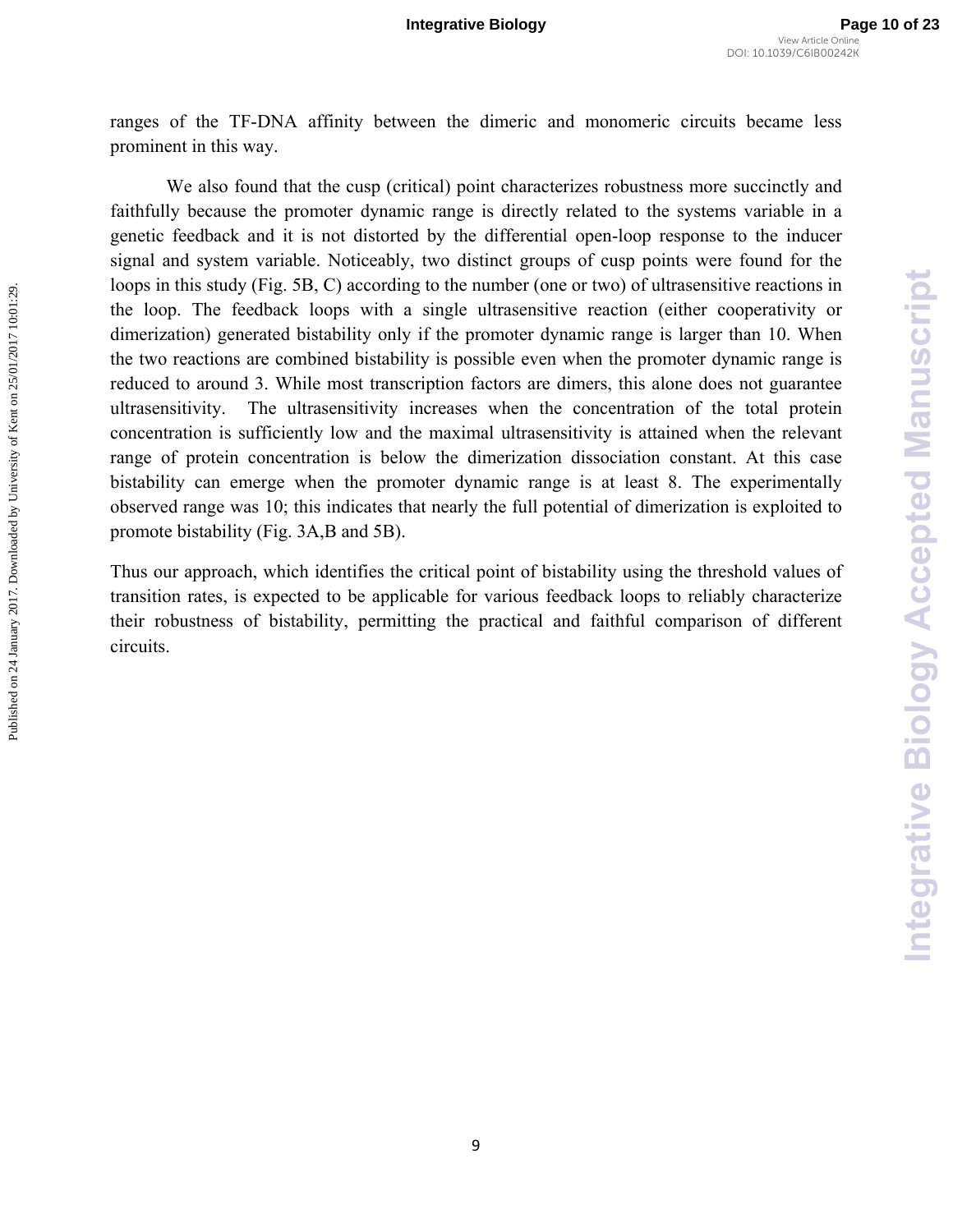## **Methods**

#### **Design of yeast strains**

The feedback circuits were inserted into the chromosome of *S. cerevisiae* W303 (Table S1). Each strain contains three additional gene constructs: a fluorescent reporter  $(P<sub>[tet0]2</sub>-yEGFP)$ , a construct expressing constitutively GEV transcriptional activator and the  $P_{GAT}$ -rtTA/sc-rtTA/tTA tunable basal expression construct<sup>[27](#page-15-0)</sup>. The expression of the florescent reporter was measured by flow cytometer. The strains for the open-loop construct (Fig. S3) were built as previously described<sup>[14](#page-14-4)</sup>. The number of the AT pairs in the 5 or 6 bp long stem-loop (SL) is indicted in the subscript (Table S1).

#### **Measurement of promoter dynamic range**

The relative basal expression is the ratio of the basal expression to the maximally induced expression in the feedback strain. The expression levels were quantified by qPCR upon RNA isolation as previously described<sup>[27](#page-15-0)</sup>. The cells were grown for 24h after setting the appropriate initial condition at 30C in synthetic media containing the indicated concentration of estradiol. For the *tet*-ON systems (sc-rtTA, rtTA), the basal expression was measured after growing cells in the absence of doxycycline. For the maximally induced expression, cells were grown in media with 19.5 μM doxycycline. For the *tet*-OFF system (tTA feedback loops), 0.2 μM doxycycline was used for the basal expression and  $0 \mu M$  for the maximally induced expression. The maximally induced expression of  $P_{[tetO]}$ -rtTA feedback loop (0 nM estradiol) was also considered to be the maximal expression for the dual positive-negative feedback loop.

#### **Determination of presumptive bistable boundaries by setting a threshold on the measured**

#### **transition rates**

To assess the transition rates, the proportion of the OFF and ON cells was measured at 7.5, 24, 48 and 72 h (OFF-to-ON transitions) or 24, 48 and 72 h (ON-to-OFF transitions) after the initial condition was set. To adjust the initial conditions with the high expression state for tTA, the cells were induced with 0.03% galactose overnight. For the low expression state the cells were grown overnight in the presence of 0.2  $\mu$ M doxycycline to prevent the binding of tTA to the *tet* operators. Cells from these cultures were then inoculated into media containing the indicated concentration of doxycycline and estradiol. Prior to the inoculation, cells were washed only for the cultures that were measured after 7.5 h.

The analogous conditions for rtTA were described earlier<sup>[14](#page-14-4)</sup>. The transition rates were fitted by nonlinear regression from the above time series.

To approximate the dependence of the transition rate on the doxycycline concentration, linear regression with inverse-square  $(Y^{-2})$  weighting and power regression without weighting was used for the OFF-to-ON and ON-to-OFF transition rates, respectively. For the tTA feedback loops, transition rates measured at a doxycycline concentration below  $0.0028 \mu M$  were not considered for the regression as their values were similar to the ones in absence of doxycycline.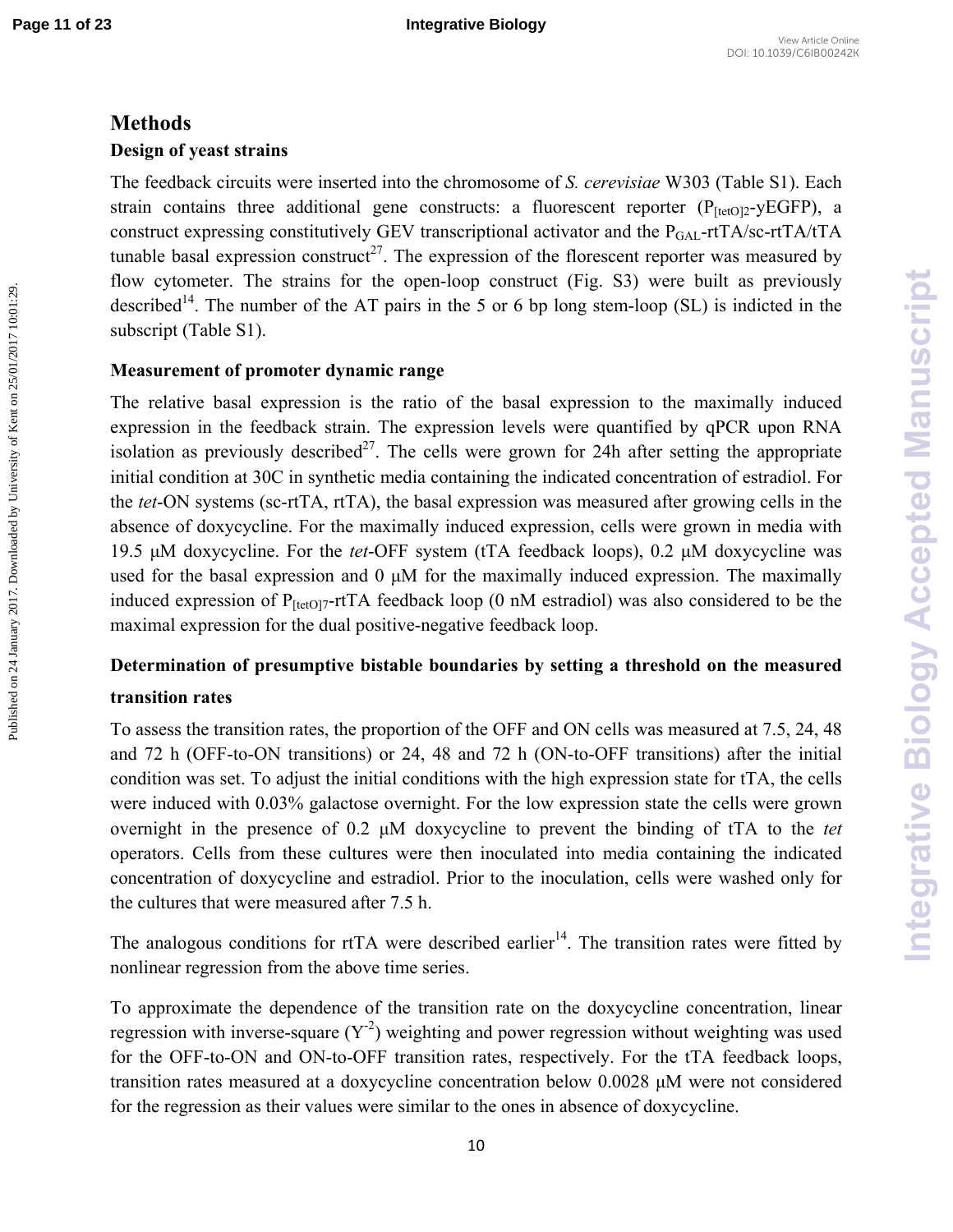When the transition rates dropped abruptly as the doxycycline was varied, the rate for only one doxycycline concentration could be obtained in the realistic, measurable, range of ON-to-OFF transition rates. In such cases, the power of the approximating function was set to be equal to the value obtained for  $P_{[tetO]7}$ -rtTA at 0 nM.

Subsequently, we applied a threshold at  $0.02$  h<sup>-1</sup> to these approximating functions to obtain the doxycycline concentration for the presumptive bistability boundary. For each boundary value, we measured the relative basal expression. The Log10 transform of these data pairs were used for linear regression to interpolate the boundaries of the bistable domain (see Fig. 3A,B and 5A).

#### **Stochastic simulations of transition rates**

Published on 24 January 2017. Downloaded by University of Kent on 25/01/2017 10:01:29.

Published on 24 January 2017. Downloaded by University of Kent on 25/01/2017 10:01:29.

In order to obtain a realistic value for the transition rate at the bistable boundary, we performed a stochastic simulation of simple positive feedback loop mediated by a monomeric TF (Fig. 1 and Fig. S1).

|                                             | $\therefore A \longrightarrow M + 1$ rate: $V_{\text{max}} \frac{F}{\frac{k_1^n}{d \alpha x^n} + P^n} + b$ | $\left( 0\right)$ |
|---------------------------------------------|------------------------------------------------------------------------------------------------------------|-------------------|
| $M \longrightarrow M-1$ rate: $\delta_m M$  |                                                                                                            |                   |
| $P \longrightarrow P+1$ rate: $\mu M$       |                                                                                                            |                   |
| $P \longrightarrow P-1$ rate: $\delta_{P}P$ |                                                                                                            |                   |

Where *M*, *P* and *dox* stand for mRNA, protein and doxycycline, respectively. *Vmax* and *b* define the maximal and minimal transcription rate, respectively.  $k_1/d\alpha x$  is the dissociation constant  $(K_d)$ which defines the binding affinity of the TF to DNA. *n* is the Hill coefficient, which indicates how cooperative is the binding of the TF.  $\delta_m$  and  $\delta_p$  are the degradation rates of the mRNA and protein, respectively.  $\mu$  is the translation rate.

We used realistic parameters similar to those measured for the  $P_{[tetO]7}$ -sc-rtTA loop:  $V_{max} = 12.6$ ;  $k_1 = 6988.67$ ;  $\delta_m = 0.2291$ ;  $\delta_p = 0.0095$ ;  $\mu = 4.836$ . All time units are expressed in minutes. The values for *b* and *n* are indicated in the figures.

The simulation was performed with the Gillespie stochastic simulation algorithm. The simulations were preceded by a pre-run to mimic initial condition with either the low or high expression state. A transition was detected whenever a trajectory passed the value defined by the geometric mean of the low and high expression states at the doxycycline concentration that is the geometric mean of the doxycycline concentrations at the two bistable boundaries.

#### **Determination of the bistability boundaries based on the open-loop functions**

The following open-loop functions  $f_{OLM}$  were used: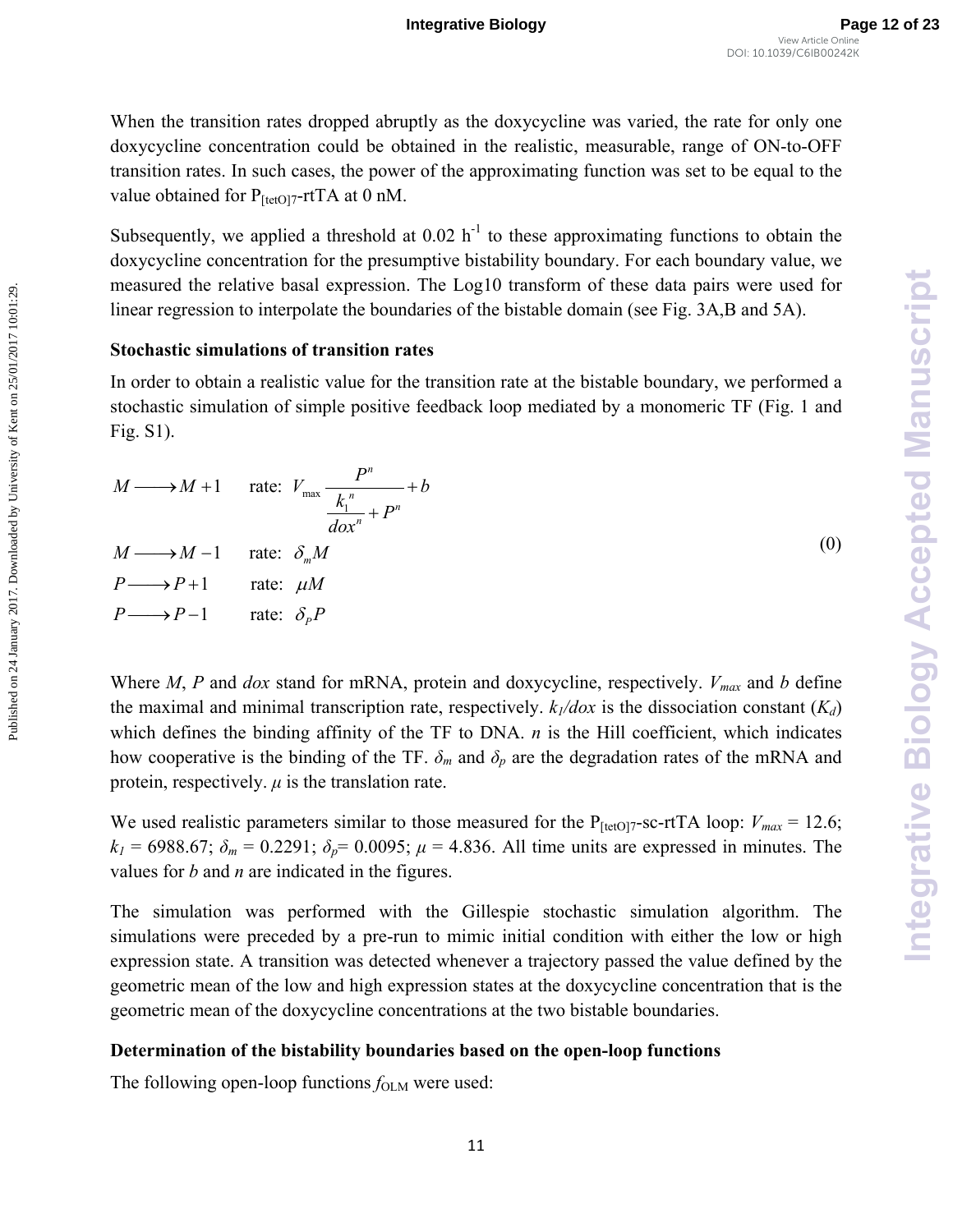Published on 24 January 2017. Downloaded by University of Kent on 25/01/2017 10:01:29.

Published on 24 January 2017. Downloaded by University of Kent on 25/01/2017 10:01:29

$$
f_{OLM}\left(\omega, d\omega\right) = V_{\max} \frac{\left[g\left(\omega\right)\right]^{n_1}}{\frac{k_1}{d\omega^{n_2}} + \left[g\left(\omega\right)\right]^{n_1}} \quad b
$$
\n
$$
(0)
$$

For monomeric circuit (P<sub>[tetO]7</sub>-sc-rtTA)  $g(\omega) = \omega$ , and for the dimeric circuit (P<sub>[tetO]7</sub>-rtTA) a dimerization term was used:  $g(\omega) \neq \omega$  0.5  $\left(\kappa \sqrt{4\omega\kappa \kappa^2}\right)$ . The parameter values for the dimeric circuit are:  $V_{max} = 74.48$ ;  $k_l = 0.036$ ;  $\kappa = 719.7$ ;  $n_l = 1.46$ ;  $n_2 = 1.32$ ;  $b = 0.78$ . The parameter values for the monomeric circuit are:  $V_{max} = 54.6$ ;  $k_l = 8.71$ ;  $n_l = 1.94$ ;  $n_2 = 1.9$ ;  $b =$  $0.78^{14}$  $0.78^{14}$  $0.78^{14}$ .

To find the steady-state values for the feedback loops, the open-loop was reclosed so that the roots of the equation,  $f_{OLM}(\omega, d\omega) = s\omega$ , were determined. *S* is the scaling factor correcting the difference of expression between the mRNA of the input and output and its values is 1.4 and 2.29 for the dimeric and monomeric TF, respectively.

### **The extremal value of the relative basal expression for the bistable domain as the function of the Hill-coefficient**

For a family of one-gene loops mediated by a monomeric TF with a specified promoter response, *r(x)*, the closed loop system is described by  $b + V_{\text{max}} r(x) - \delta_p x = 0$  at equilibrium. It can be opened to  $x = f(\omega) = \delta_P^{-1}(b + V_{\text{max}}r(\omega))$ . In the analysis below,  $r(x)$  is the Hill function  $h(x, K_d, n)$ .

<span id="page-14-0"></span>This degree is quantified by the logarithmic derivative, hence termed the logarithmic sensitivity (*S*). If *S* is larger than one, the reaction response is ultrasensitive. The logarithmic sensitivity of the open-loop function  $f(\omega)$  is  $S_{\omega}^f = \ln f(\omega) / \ln \omega$ .

Due to the saturation of the open-loop function,  $S_{\phi}$  approaches zero at large values of the input,  $ω$ . For non-zero basal production rate, *b*, *S*<sup>0</sup> approaches zero as  $ω → 0$ . Thus, *S*<sup>0</sup> has a maximum point, whose value drops to one when  $b/V_{max}$  reaches a critical value: bistability is lost when  $S_{\omega}^{f} = 1$  and  $\partial_{\omega} S_{\omega}^{f} = 0$ . These conditions result in  $\partial_{\omega} f(\omega) \cdot (\omega / f(\omega)) = 0$ . At equilibrium,  $\omega = f(\omega)$ ; consequently,  $\partial_{\omega} f(\omega) = 0$  signifying that  $\omega$  is an inflection point for  $f(\omega)$ . This is equivalent with the conditions for the cusp bifurcation if the system is at equilibrium.

<span id="page-14-4"></span><span id="page-14-3"></span><span id="page-14-2"></span><span id="page-14-1"></span>The critical value of  $b/V_{max}$  can be expressed where bistability vanishes as

$$
\left(\frac{b}{V_{\text{max}}}\right)_{\text{cusp}} = \left(\mathbf{S}_{\omega}^f \quad 1\right) h(\omega)\Big|_{\omega = \omega_{\text{inf}}} \quad \frac{\left(n-1\right)^2}{4n} \tag{0}
$$

<span id="page-14-6"></span><span id="page-14-5"></span>The general form of promoter response for dual positive-negative feedback loop is  $V_{\text{max}} h(x, K_1, n)(1 - h(x, K_2, m)) + b$ . Thus, its open-loop function is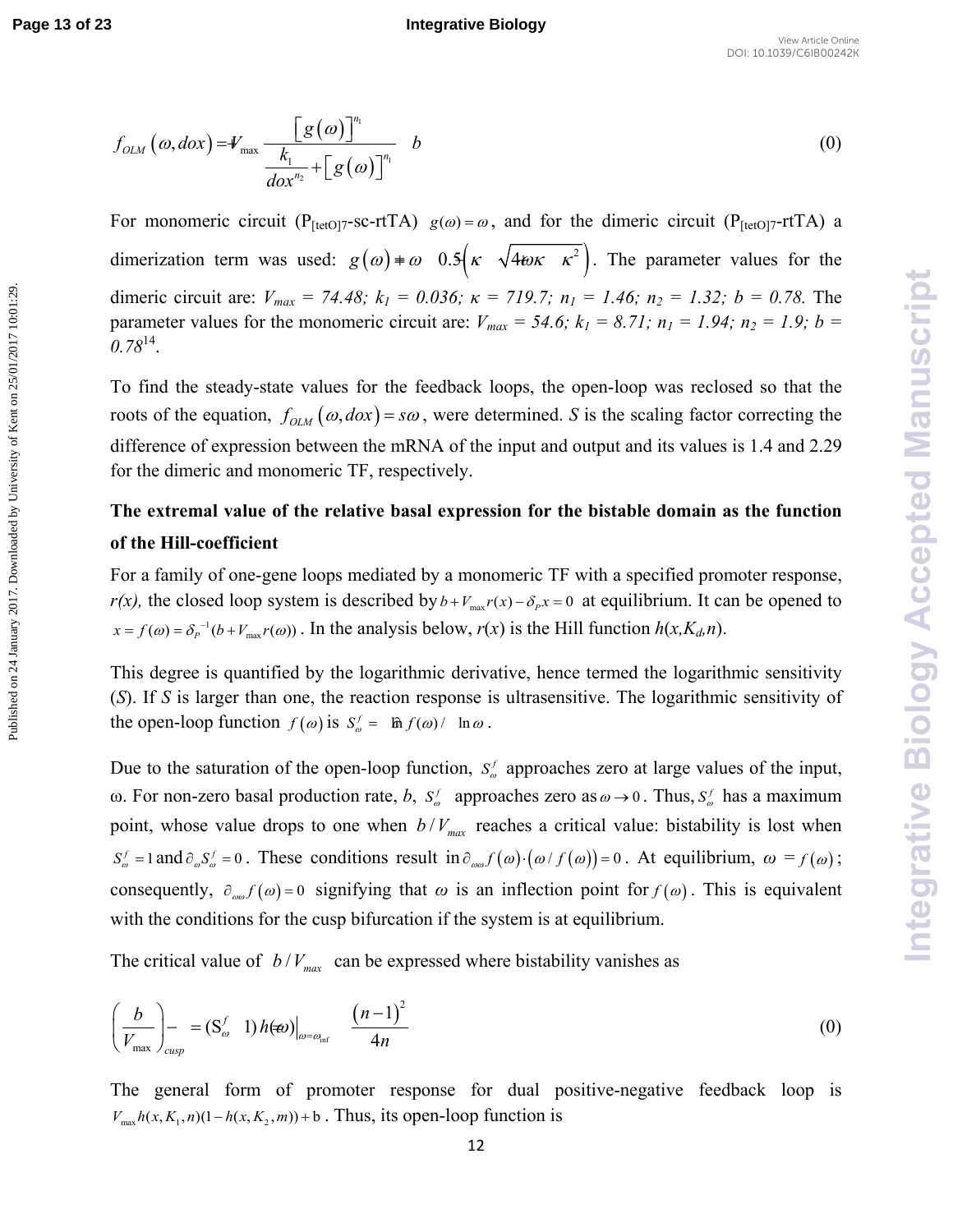$$
f(\omega) = \delta_p^{-1} (V_{\max} \frac{\omega^n}{K_1^n + \omega^n} \frac{K_2^m}{K_2^m + \omega^m} b)
$$
 (0)

Assuming  $m = n$  and  $K_1 = K_2$ , leads to a response function, for which an analytical solution for the critical point can be obtained.

<span id="page-15-2"></span><span id="page-15-1"></span><span id="page-15-0"></span>
$$
\left(\frac{b}{V_{\text{max}}}\right)_{\text{cusp}} = \frac{2}{27n^2} + \frac{\left(3n^2 + 1\right)\left(-3 + \sqrt{1 + 3n^2}\right)}{54n^2} \tag{0}
$$

#### <span id="page-15-4"></span><span id="page-15-3"></span>**Acknowledgments**

We thank Farzaneh Maleki for help in the simulation of transition rates. Aurelio de los Reyes V and Imre Majer for the help in the derivations. This work was supported by grants from the Swiss National Foundation and the StoNets RTD from SystemsX. C.H. was a Long-Term Fellow of the Human Frontier Science Program.

#### **Author contributions**

A.B. designed the project. V.J. and C.H. performed the experiments and data analysis. A.B., C.H. and V.J. wrote the paper.

#### **References**

Published on 24 January 2017. Downloaded by University of Kent on 25/01/2017 10:01:29.

Published on 24 January 2017. Downloaded by University of Kent on 25/01/2017 10:01:29.

- 1. L. K. Nguyen, B. N. Kholodenko and A. von Kriegsheim, *Small GTPases*, 2016, 1-6.
- 2. Q. B. He and Z. R. Liu, *Curr Bioinform*, 2015, **10**, 48-58.
- 3. P. Guerrero, H. M. Byrne, P. K. Maini and T. Alarcon, *J Math Biol*, 2016, **72**, 123-156.
- 4. J. Narula, M. Fujita and O. A. Igoshin, *Curr Opin Microbiol*, 2016, **34**, 38-46.
- 5. A. V. Zaytsev, D. Segura-Pena, M. Godzi, A. Calderon, E. R. Ballister, R. Stamatov, A. M. Mayo, L. Peterson, B. E. Black, F. I. Ataullakhanov, M. A. Lampson and E. L. Grishchuk, *Elife*, 2016, **5**, e10644.
- 6. D. Kim, O. Rath, W. Kolch and K. H. Cho, *Oncogene*, 2007, **26**, 4571-4579.
- 7. G. Charvin, C. Oikonomou, E. D. Siggia and F. R. Cross, *PLoS biology*, 2010, **8**, e1000284.
- 8. X. J. Tian, H. Zhang and J. Xing, *Biophys J*, 2013, **105**, 1079-1089.
- 9. D. Siegal-Gaskins, E. Franco, T. Zhou and R. M. Murray, *J R Soc Interface*, 2015, **12**, 20150288.
- 10. J. E. Ferrell, Jr. and S. H. Ha, *Trends Biochem Sci*, 2014, **39**, 612-618.
- 11. R. Hermsen, D. W. Erickson and T. Hwa, *PLoS Comput Biol*, 2011, **7**, e1002265.
- 12. I. Majer, A. Hajihosseini and A. Becskei, *Phys Biol*, 2015, **12**, 066011.
- 13. I. J. Roney, A. D. Rudner, J. F. Couture and M. Kaern, *Sci Rep*, 2016, **6**, 27697.
- 14. C. Hsu, V. Jaquet, F. Maleki and A. Becskei, *J Mol Biol*, 2016, **428**, 4115-4128.
- 15. J. Vinuelas, G. Kaneko, A. Coulon, E. Vallin, V. Morin, C. Mejia-Pous, J. J. Kupiec, G. Beslon and O. Gandrillon, *BMC Biol*, 2013, **11**, 15.
- 16. R. Arbel-Goren, A. Tal and J. Stavans, *Wiley Interdiscip Rev RNA*, 2014, **5**, 197-207.
- 17. M. Scott, T. Hwa and B. Ingalls, *Proc Natl Acad Sci U S A*, 2007, **104**, 7402-7407.
- 18. F. Maleki and A. Becskei, *J Theor Biol*, 2017, **/dx.doi.org/10.1016/j.jtbi.2016.12.012**.
- 19. I. C. MacDonald and T. L. Deans, *Adv Drug Deliv Rev*, 2016, **105**, 20-34.
- 20. L. Z. Wang, F. Wu, K. Flores, Y. C. Lai and X. Wang, *Integr Biol (Camb)*, 2016, **8**, 394-408.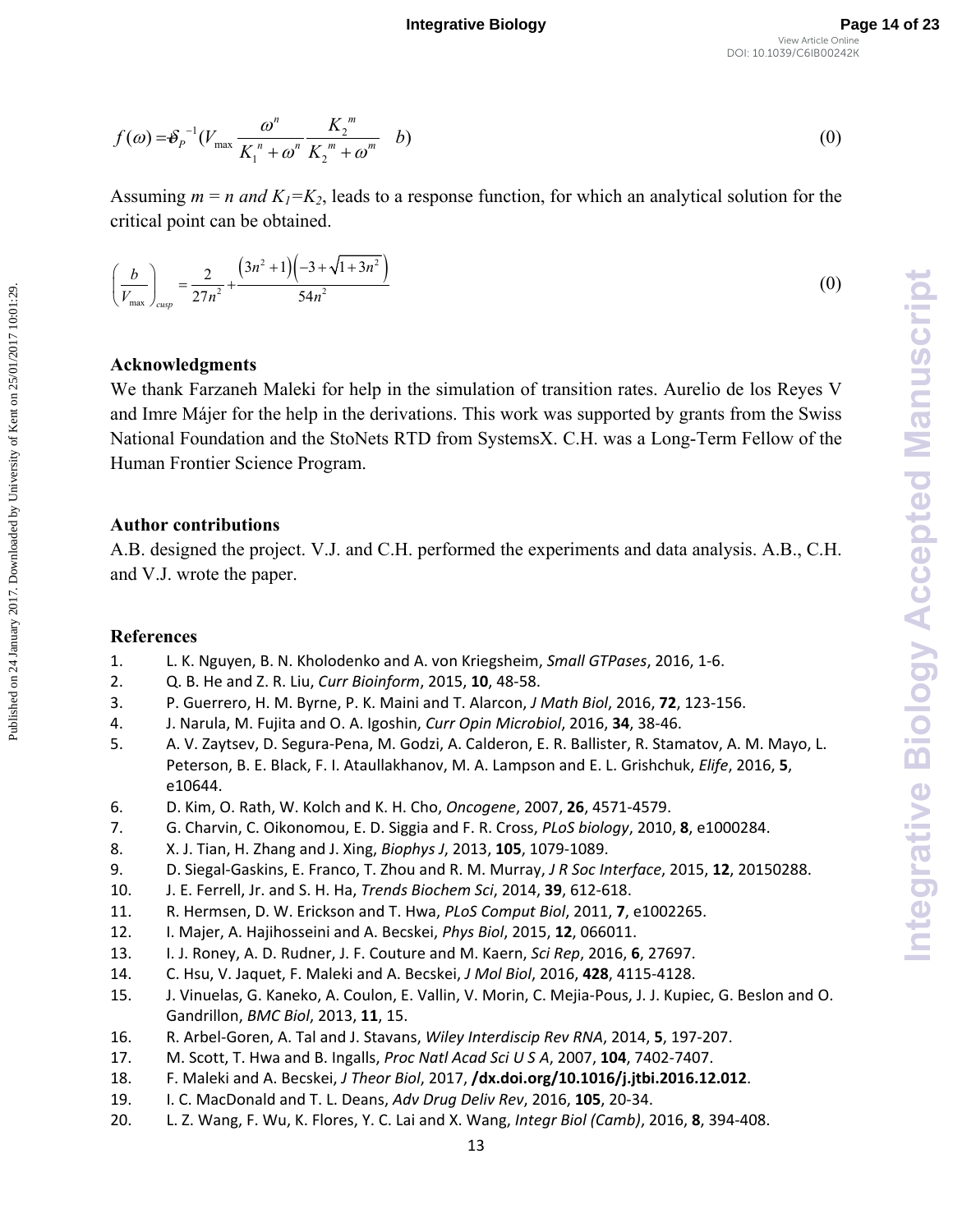Published on 24 January 2017. Downloaded by University of Kent on 25/01/2017 10:01:29.

Published on 24 January 2017. Downloaded by University of Kent on 25/01/2017 10:01:29.

- 21. T. L. To and N. Maheshri, *Science*, 2010, **327**, 1142-1145.
- 22. T. May, L. Eccleston, S. Herrmann, H. Hauser, J. Goncalves and D. Wirth, *PLoS One*, 2008, **3**, e2372.
- 23. N. T. Ingolia and A. W. Murray, *Current biology : CB*, 2007, **17**, 668-677.
- 24. D. Del Vecchio, A. J. Dy and Y. Qian, *J R Soc Interface*, 2016, **13**.
- 25. O. P. Tabbaa and C. Jayaprakash, *Phys Biol*, 2014, **11**, 046004.
- 26. K. Axelrod, A. Sanchez and J. Gore, *Elife*, 2015, **4**.
- 27. C. Hsu, V. Jaquet, M. Gencoglu and A. Becskei, *Cell Rep*, 2016, **16**, 1204-1210.
- 28. G. Belli, E. Gari, L. Piedrafita, M. Aldea and E. Herrero, *Nucleic Acids Res*, 1998, **26**, 942-947.
- 29. J. Hu, K. R. Qin, C. Xiang and T. H. Lee, *Bull Math Biol*, 2012, **74**, 1727-1753.
- 30. C. Song, H. Phenix, V. Abedi, M. Scott, B. P. Ingalls, M. Kaern and T. J. Perkins, *PLoS Comput Biol*, 2010, **6**, e1000699.
- 31. C. Hsu, S. Scherrer, A. Buetti-Dinh, P. Ratna, J. Pizzolato, V. Jaquet and A. Becskei, *Nat Commun*, 2012, **3**, 682.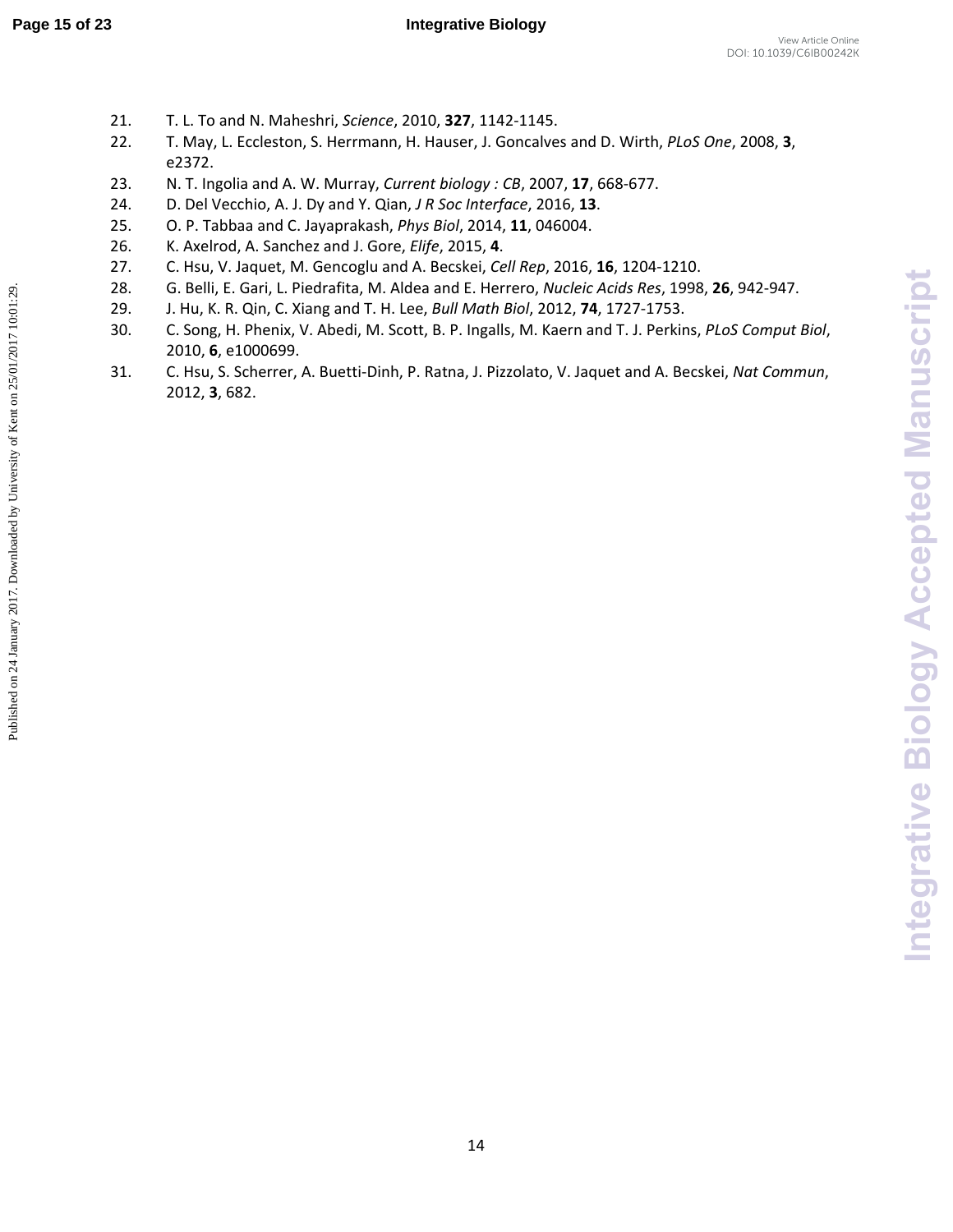#### **Figure legends**

Published on 24 January 2017. Downloaded by University of Kent on 25/01/2017 10:01:29.

Published on 24 January 2017. Downloaded by University of Kent on 25/01/2017 10:01:29.

Fig. 1. Relation between bifurcations and transition rates

(A) The stable (full) and unstable (dashed curves) steady-state expression levels of a positive feedback loop with a monomeric TF. The bistability boundaries (double-headed arrows) are indicated for the different relative basal expression levels (*b/Vmax*). The equation corresponds to the deterministic form (steady-state form of the ordinary differential equation) of the reactions shown in equation (1).

 (B) The open-loop system is obtained by breaking the loop and the ultrasensitivity can be characterized. When the basal expression is increased, the dynamic range of the promoter and ultrasensitivity is reduced (bottom left panel). Conversely, when the Hill coefficient is increased the ultrasensitivity of the open-loop function is increased (bottom right panel).

(C) Stochastic simulations were used to predict the transition rates from high to low expression state (triangle pointing down) and from the low to the high state (triangle pointing up). The bistable range corresponds to that shown in (A).

(D) Stability diagram displays the bistable region (delimited by the black lines) as a function of the TF-DNA affinity and basal expression. The transition rates in reported in (C) are color coded. The purple circle stands for the cusp point, i.e. the point which delimits the extremal point of the relative basal expression where bistability is possible,  $b/V_{max} = 0.125$ . The dashed lines indicated the presumptive bistable region based on the threshold transition rate of 0.02 h<sup>-1</sup>.

Fig. 2. Measurement and interpolation of the transition rates

(A) Feedback loop design. The synthetic circuit was composed of a positive feedback construct, where TF activates its own expression and an additional construct to adjust the basal expression.

(B) The transition rates from OFF to ON (left panels) and from ON to OFF expression states (right panels) for the non-cooperative (upper panels) and cooperative (lower panels) tTA feedback loops are plotted as function of doxycycline concentration. The relative basal expression was adjusted by the estradiol concentration. At each basal expression, the OFF-to-ON and ON-to-OFF transition rates are fitted as function of doxycycline concentration by a linear regression and by a power regression  $(a \cdot dox^b)$ , respectively. The transition rate threshold was set to  $0.02$  h<sup>-1</sup> (horizontal gray lines).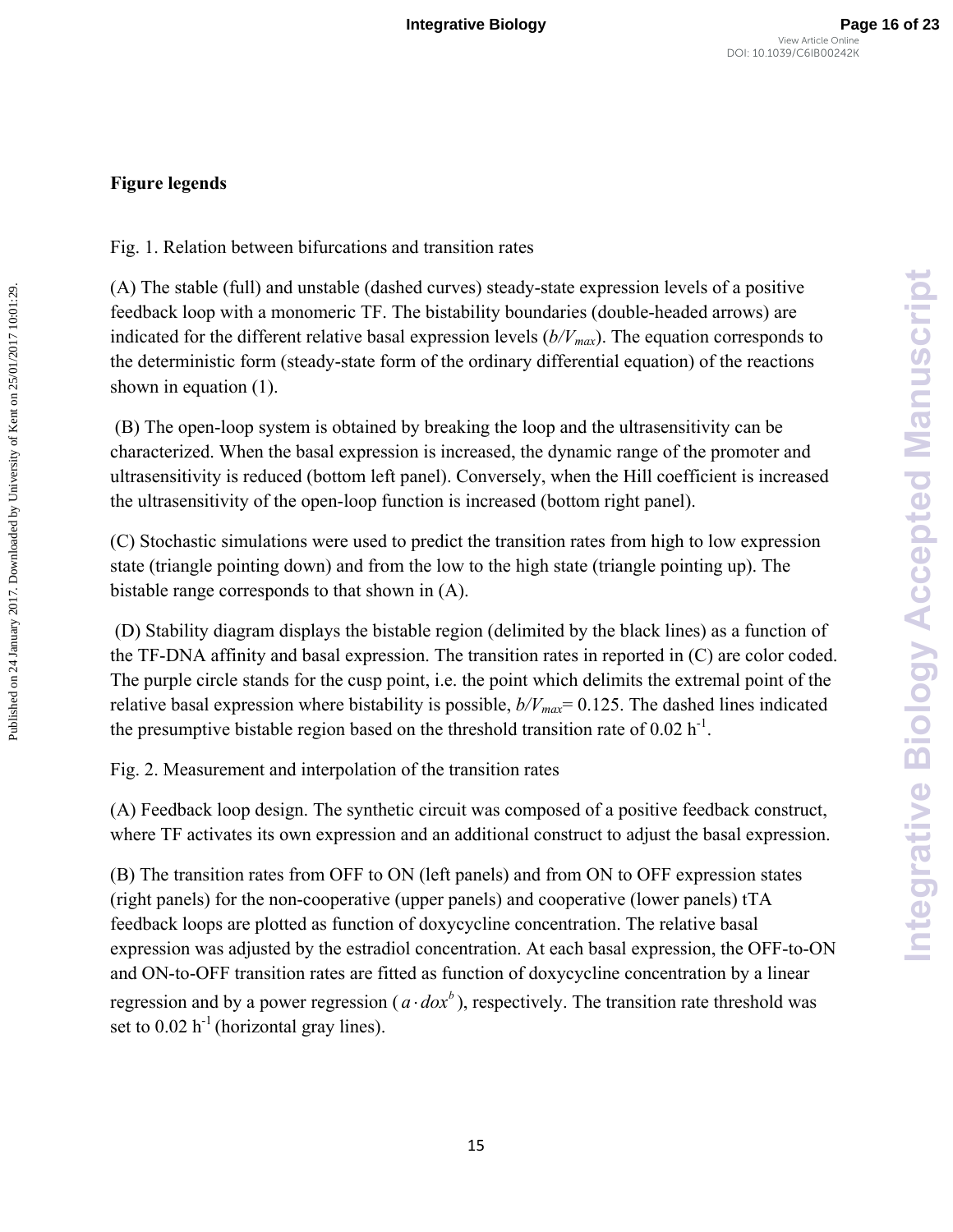#### **Page 17 of 23 Integrative Biology**

Fig. 3. Comparison of the bistability boundaries obtained by using the open-loop approach and the transition rates

 $(A,B)$  The threshold values from Fig. 2B and Fig. S3 are reported for the OFF-to-ON (triangles pointing up) and ON-to-OFF (triangles pointing down) transition rates. Their relative basal expressions were modulated by different estradiol concentrations indicated in Fig. 2B and Fig. S3 where the lowest concentration corresponds to leftmost triangles. The full lines stand for the presumptive bistable boundaries which were obtained by linear regression of the base-10 logarithm values of the transition rate threshold set to  $0.02$  h<sup>-1</sup>. The cusp point which is the extreme point of bistability is indicated by a purple circle. The presumptive bistable domains for the tTA feedback loops (A). The bistable boundaries mapped by the open-loop approach (dashed lines) and estimated with the transition rates (full lines) for the dimeric – cooperative (blue) and monomeric  $-$  cooperative (red) (sc-)-rtTA feedback loops (B).

(C,D) Predicted (contour diagram) and observed (triangles) transition rates (indicated by a color scale) for monomeric (C) and dimeric (D) cooperative feedback loops. The open-loop approach is used to map the bistable boundaries which are identical as the dashed lines in (B) (cyan-whitecyan lines). The predicted transition rates were obtained by stochastic simulation with parameters as described (see extended fitted noise model and fitted transient kinetics in reference <sup>[14](#page-14-4)</sup>). Differences between predicted and observed transition rates can be seen by the distance in the color-scale. The band in the bottom left corner in  $(D)$  stands for the ON-to-OFF transitions.

Fig. 4. The effect of the ultrasensitivity of the open-loop function with respect to the system variable (input) or system parameter (doxycycline signal) on the extension of the bistable domain.

(A) Molecular reactions in the open loop. The input and output are mRNA molecules. (B,C) Open-loop function of the monomeric (red) and dimeric (blue) cooperative (sc-)rtTA circuit as function of input (B) or doxycycline (C) concentrations. (D-E) Prediction of the extension of the bistable region of  $P_{[tetO]7}$ -rtTA loop by varying the Hill-coefficient with respect to the input (D) and with respect to the doxycycline (E). The blue lines are identical to the blue dashed lines in Fig. 3B and the cyan lines in Fig. 3D.

Fig. 5. Bistability region as a function of the promoter dynamic range

 $(A)$  The presumptive bistable domains for the dimeric – non-cooperative (gray lines) and the dual positive-negative (cyan lines) feedback loops.

(B) Extremal values of the bistable domains (cusp points) based on the transition rates (full symbols) and open-loop function (empty symbols). The points are positioned along the function that links  $(b/V_{max})_{cusp}$  to the Hill-coefficient, for simple positive feedback loops (full line, equation (3)) and for the dual positive-negative feedback loop (dashed line, equation (5)).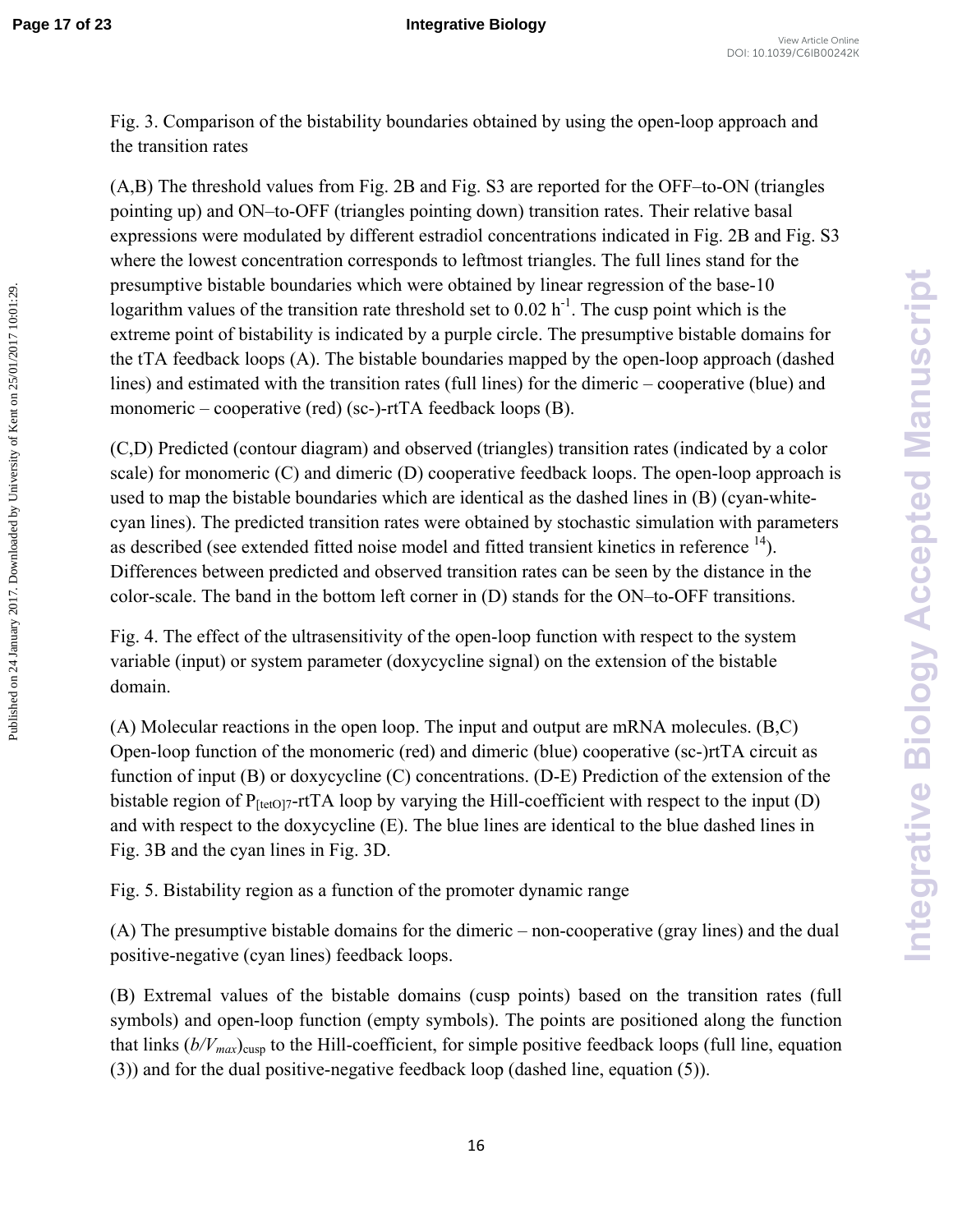(C) The bistable range of the inducer concentration (left panel) is the ratio of the inducer concentrations at the estimated bistability boundaries. It was determined at the lowest (endogenous) basal expression, which is variable in the different feedback loops, and at a higher but equal basal expression, interpolated for all feedback loops. The relative basal expression at the cusp point is shown in the right panel estimated by the threshold in the transition rates.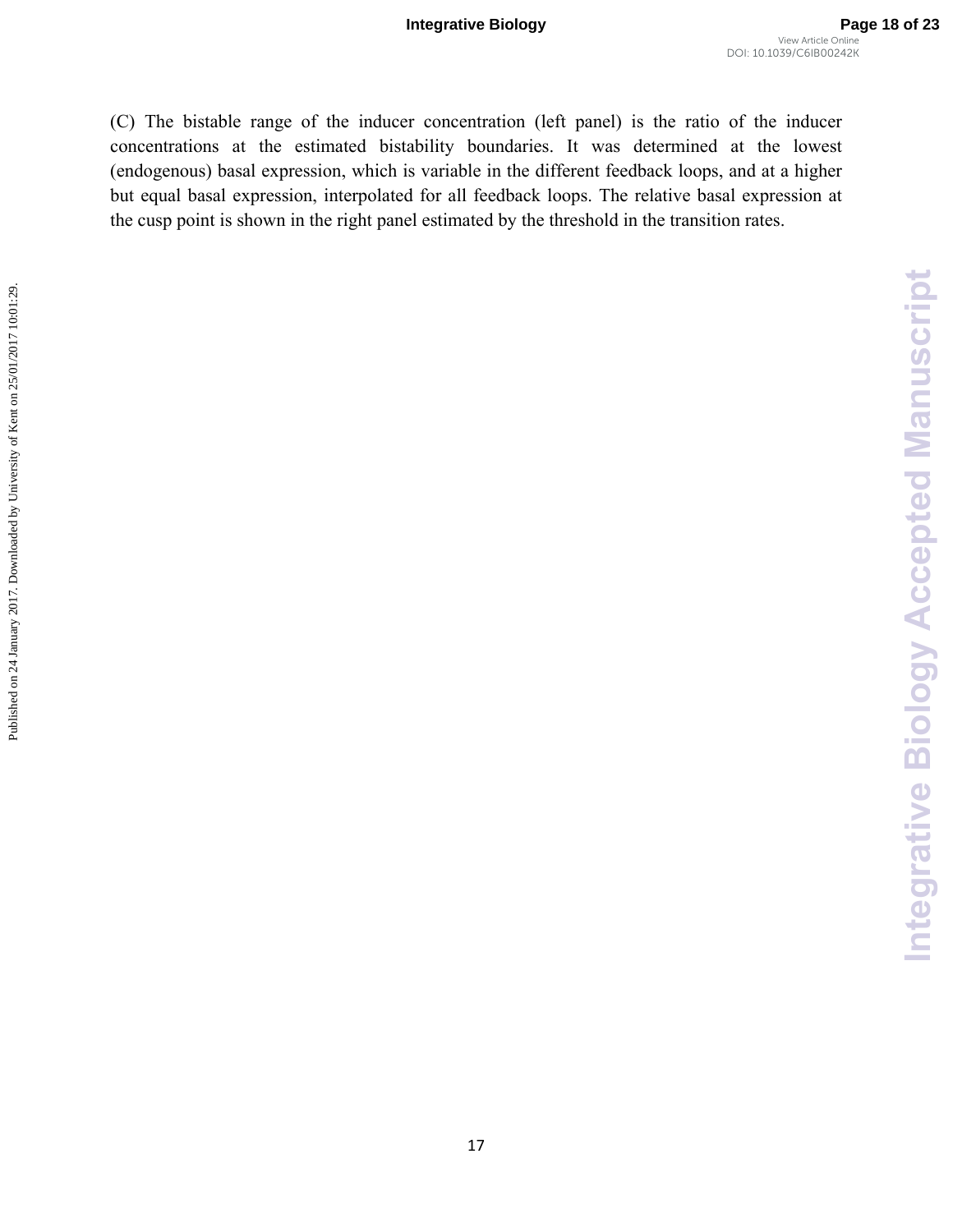

Figure 1

**Biology Accepted Manuscript Integrative Biology Accepted Manuscript** Integrative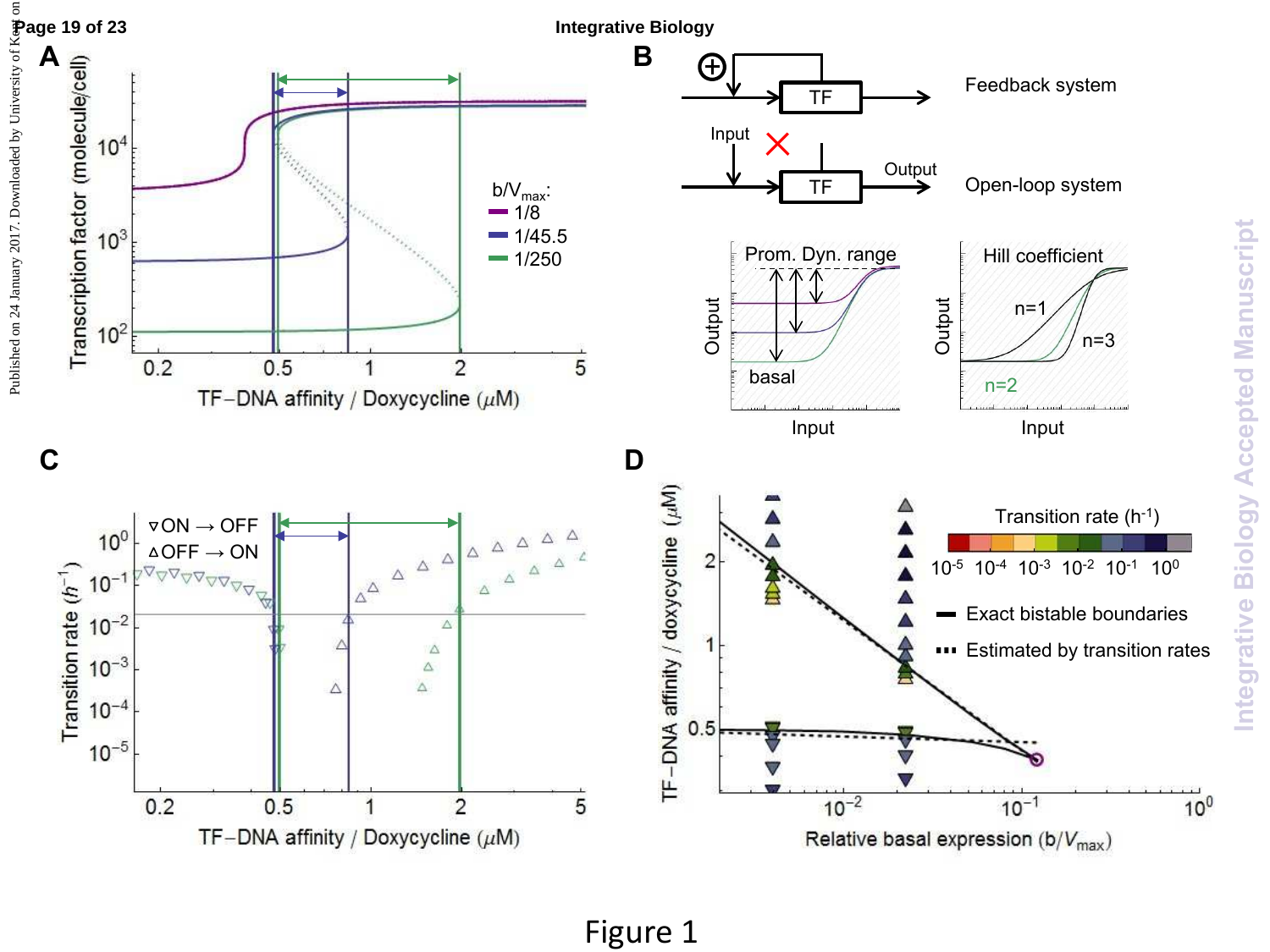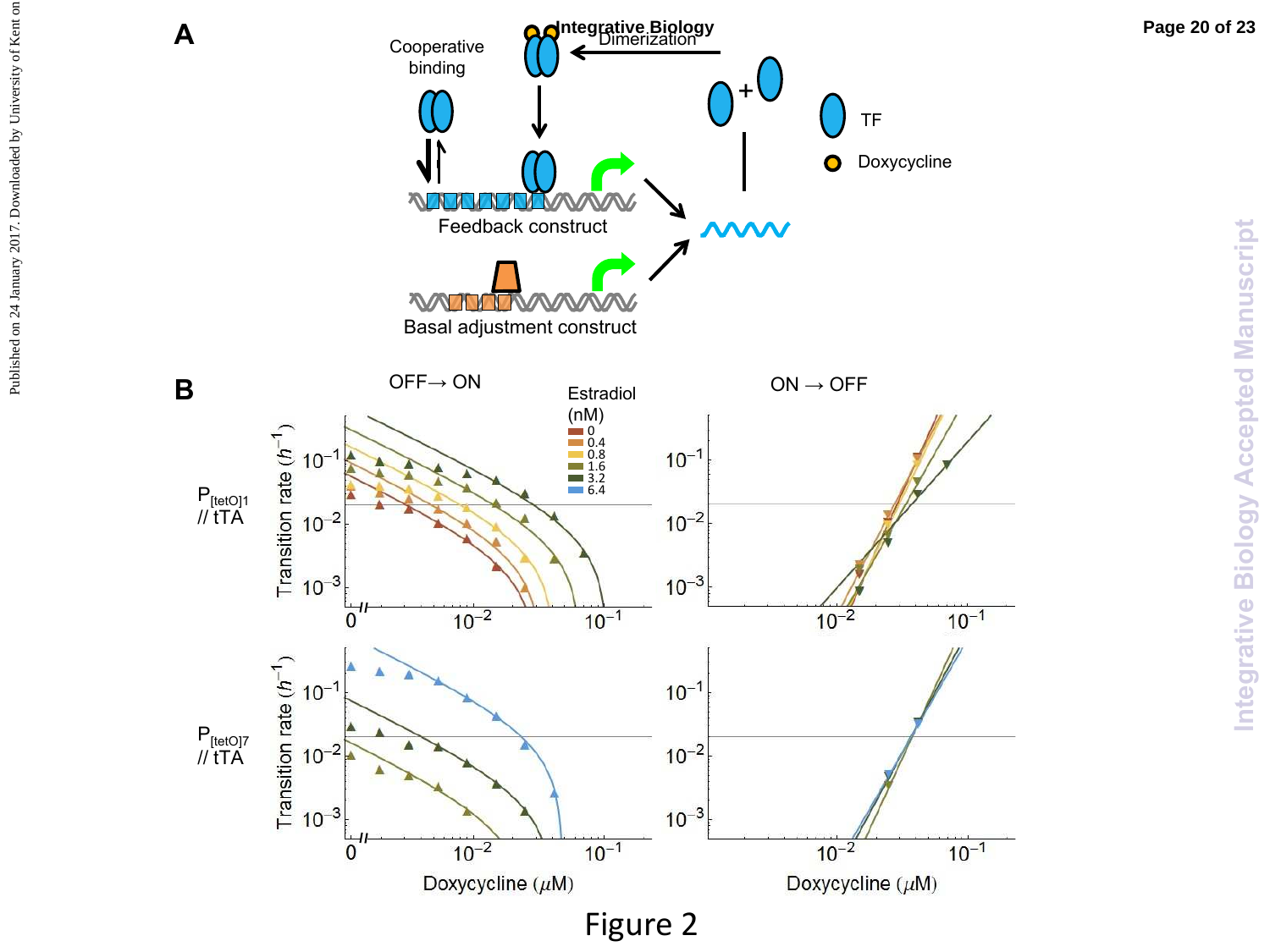

**Integrative Biology Accepted Manuscript**

Integrative

**Biology Accepted Manuscript** 

Figure 3

Published on 24 January 2017. Downloaded by University of Kett on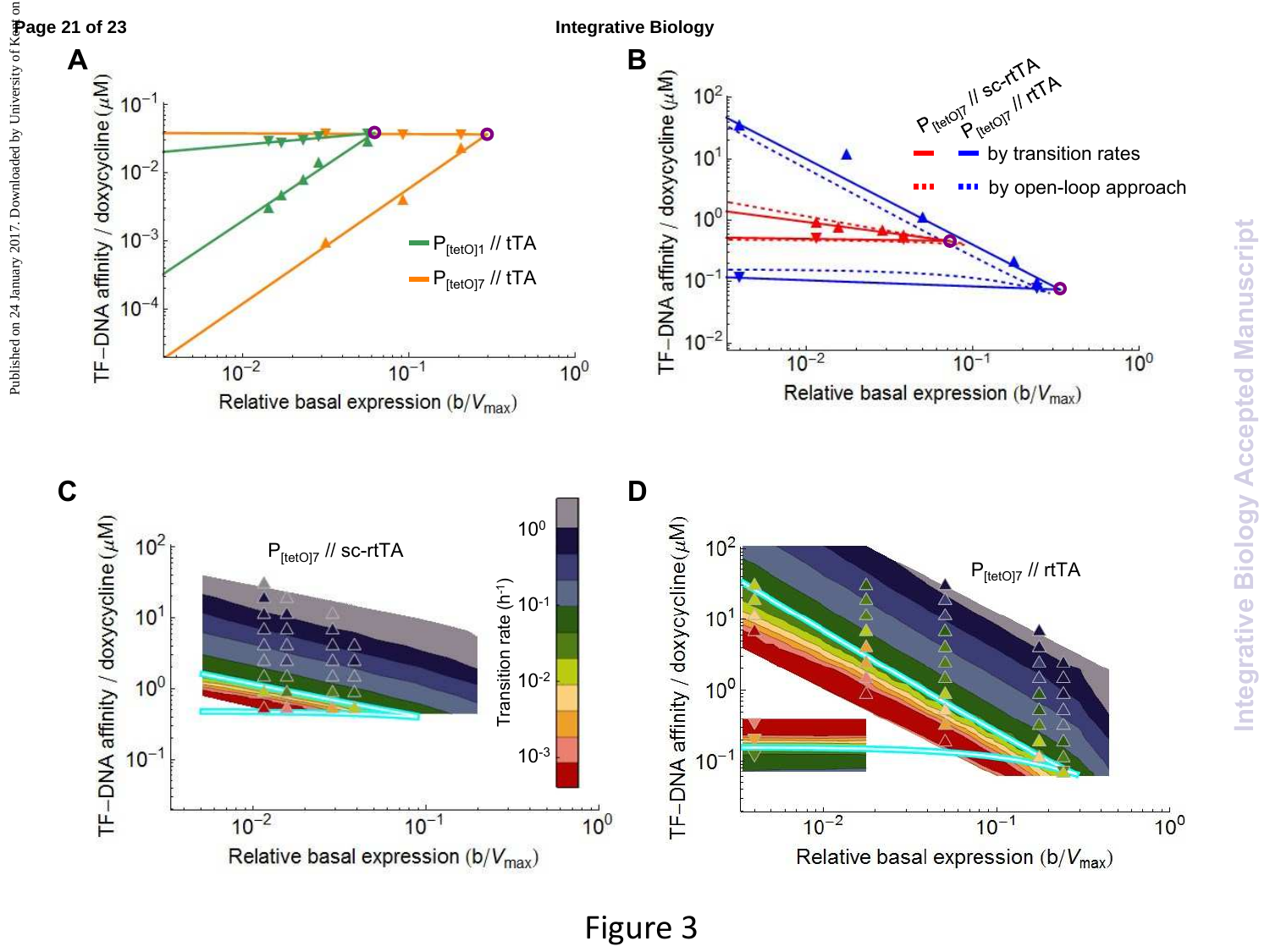**Integrative Biology Accepted Manuscript**



Figure 4